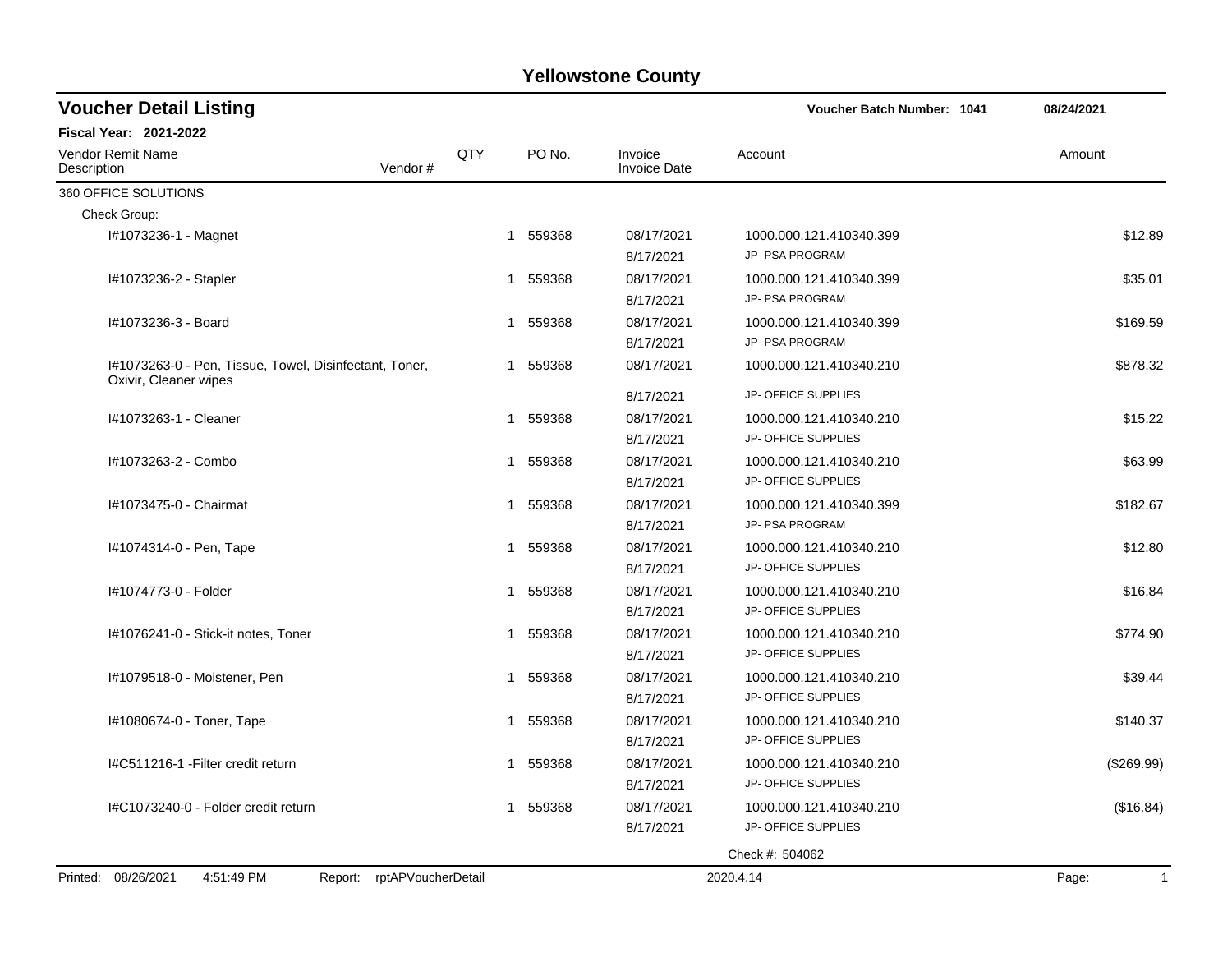| <b>Fiscal Year: 2021-2022</b>                                                                                                               |                         |
|---------------------------------------------------------------------------------------------------------------------------------------------|-------------------------|
|                                                                                                                                             |                         |
| QTY<br>PO No.<br><b>Vendor Remit Name</b><br>Invoice<br>Account<br>Vendor#<br><b>Invoice Date</b><br>Description                            | Amount                  |
| PO/InvoiceTotal:                                                                                                                            | \$2,055.21              |
| Check Group:                                                                                                                                |                         |
| I#1084035-1/toner cartridges<br>559369<br>8/17/2021<br>2140.000.403.431100.210<br>1<br>WEED- OFFICE SUPPLIES<br>8/17/2021                   | \$382.63                |
| Check #: 504062                                                                                                                             |                         |
| PO/InvoiceTotal:                                                                                                                            | \$382.63                |
| Check Group:                                                                                                                                |                         |
| 2 559394<br>08/17/2021<br>A#9818 l#1085065-0 Dsinfct Wipes 8/16/21<br>1000.000.111.410510.210<br>FINANCE- OFFICE SUPPLIES<br>8/17/2021      | \$8.34                  |
| Check #: 504062                                                                                                                             |                         |
| PO/InvoiceTotal:                                                                                                                            | \$8.34                  |
| Check Group:                                                                                                                                |                         |
| I#1084490-0 LABELS (SGT DEMELLO)<br>2 559398<br>08/19/2021<br>2300.000.136.420200.220<br>DETENTION- OPERATING SUPPLIES<br>8/19/2021         | \$62.82                 |
| Check #: 504062                                                                                                                             |                         |
| PO/InvoiceTotal:                                                                                                                            | \$62.82                 |
| Check Group:                                                                                                                                |                         |
| A#11975, I#1084881-0, Toner, folders, labels<br>559399<br>08/18/2021<br>1000.000.144.410800.210<br>1<br>HR- OFFICE SUPPLIES<br>8/18/2021    | \$246.49                |
| Check #: 504062                                                                                                                             |                         |
| PO/InvoiceTotal:                                                                                                                            | \$246.49                |
| Check Group:                                                                                                                                |                         |
| I#IN192232 CONTRACT MTHLY 8/13-9/12/21<br>559400<br>08/18/2021<br>1000.000.111.410510.363<br>1<br>FINANCE- MACHINE MAINTENANCE<br>8/18/2021 | \$49.00                 |
| Check #: 504062                                                                                                                             |                         |
| PO/InvoiceTotal:                                                                                                                            | \$49.00                 |
| Vendor Total:                                                                                                                               | \$2,804.49              |
| <b>ACCENT PRINT SHOP</b><br>047797<br>Check Group:                                                                                          |                         |
| Printed: 08/26/2021<br>4:51:49 PM<br>rptAPVoucherDetail<br>2020.4.14<br>Report:                                                             | $\overline{2}$<br>Page: |

a.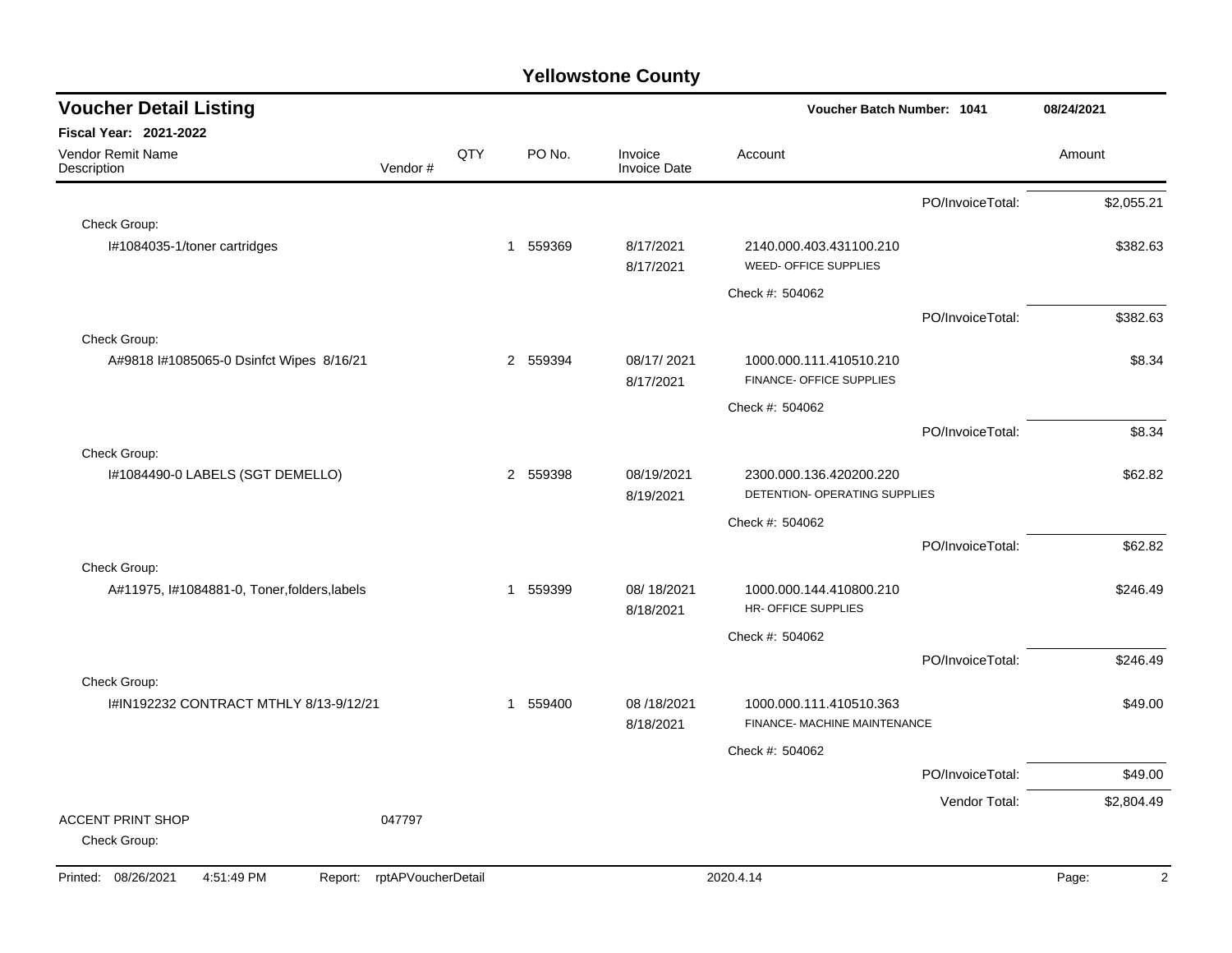| <b>Voucher Detail Listing</b>     |                            |              |        |                                | Voucher Batch Number: 1041                                       |                  | 08/24/2021 |
|-----------------------------------|----------------------------|--------------|--------|--------------------------------|------------------------------------------------------------------|------------------|------------|
| <b>Fiscal Year: 2021-2022</b>     |                            |              |        |                                |                                                                  |                  |            |
| Vendor Remit Name<br>Description  | Vendor#                    | QTY          | PO No. | Invoice<br><b>Invoice Date</b> | Account                                                          |                  | Amount     |
| I#25910; Business Cards- K.B.     |                            | $\mathbf{1}$ | 559360 | 08/17/21<br>8/17/2021          | 1000.000.111.410510.210<br>FINANCE- OFFICE SUPPLIES              |                  | \$50.00    |
|                                   |                            |              |        |                                | Check #: 504063                                                  |                  |            |
|                                   |                            |              |        |                                |                                                                  | PO/InvoiceTotal: | \$50.00    |
| Check Group:                      |                            |              |        |                                |                                                                  |                  |            |
| I#35862 Letterhead                |                            | 500          | 559361 | 08/17/2021<br>8/17/2021        | 1000.000.100.410100.210<br><b>BOCC- OFFICE SUPPLIES</b>          |                  | \$198.00   |
|                                   |                            |              |        |                                | Check #: 504063                                                  |                  |            |
|                                   |                            |              |        |                                |                                                                  | PO/InvoiceTotal: | \$198.00   |
| Check Group:                      |                            |              |        |                                |                                                                  |                  |            |
| I#35938; Business Cards- J.J.     |                            | $\mathbf{1}$ | 559376 | 08/17/2021                     | 1000.000.111.410510.210                                          |                  | \$50.00    |
|                                   |                            |              |        | 8/17/2021                      | FINANCE- OFFICE SUPPLIES                                         |                  |            |
| 1#35938; Business Cards- J.M.     |                            | $\mathbf{1}$ | 559376 | 08/17/2021<br>8/17/2021        | 1000.000.111.410510.210<br>FINANCE- OFFICE SUPPLIES              |                  | \$50.00    |
|                                   |                            |              |        |                                | Check #: 504063                                                  |                  |            |
|                                   |                            |              |        |                                |                                                                  | PO/InvoiceTotal: | \$100.00   |
|                                   |                            |              |        |                                |                                                                  | Vendor Total:    | \$348.00   |
| ADVANCED PAYROLL SOLUTIONS        |                            |              |        |                                |                                                                  |                  |            |
| Check Group:                      |                            |              |        |                                |                                                                  |                  |            |
| #163 PR SVC M.H. 8/1-15/2021      |                            | 500          | 559404 | 08/18/2021<br>8/18/2021        | 7302.000.726.430900.397<br>HUNTLEY PROJ CEM- FIXED CONTRACT SVCS |                  | \$675.00   |
| #163 PR SVC R.P. 8/1-15/2021      |                            | 737.5        | 559404 | 08/18/2021                     | 7302.000.726.430900.397                                          |                  | \$995.63   |
|                                   |                            |              |        | 8/18/2021                      | HUNTLEY PROJ CEM- FIXED CONTRACT SVCS                            |                  |            |
| #163 PR SVC L.S. 8/1-15/2021      |                            | 250          | 559404 | 08/18/2021                     | 7302.000.726.430900.397                                          |                  | \$337.50   |
|                                   |                            |              |        | 8/18/2021                      | HUNTLEY PROJ CEM- FIXED CONTRACT SVCS                            |                  |            |
| I#163 PR SVC J.I. 8/1-15/2021     |                            | 250          | 559404 | 08/18/2021                     | 7302.000.726.430900.397                                          |                  | \$337.50   |
|                                   |                            |              |        | 8/18/2021                      | HUNTLEY PROJ CEM- FIXED CONTRACT SVCS                            |                  |            |
|                                   |                            |              |        |                                | Check #: 504064                                                  |                  |            |
|                                   |                            |              |        |                                |                                                                  | PO/InvoiceTotal: | \$2,345.63 |
|                                   |                            |              |        |                                |                                                                  | Vendor Total:    | \$2,345.63 |
| Printed: 08/26/2021<br>4:51:49 PM | Report: rptAPVoucherDetail |              |        |                                | 2020.4.14                                                        |                  | 3<br>Page: |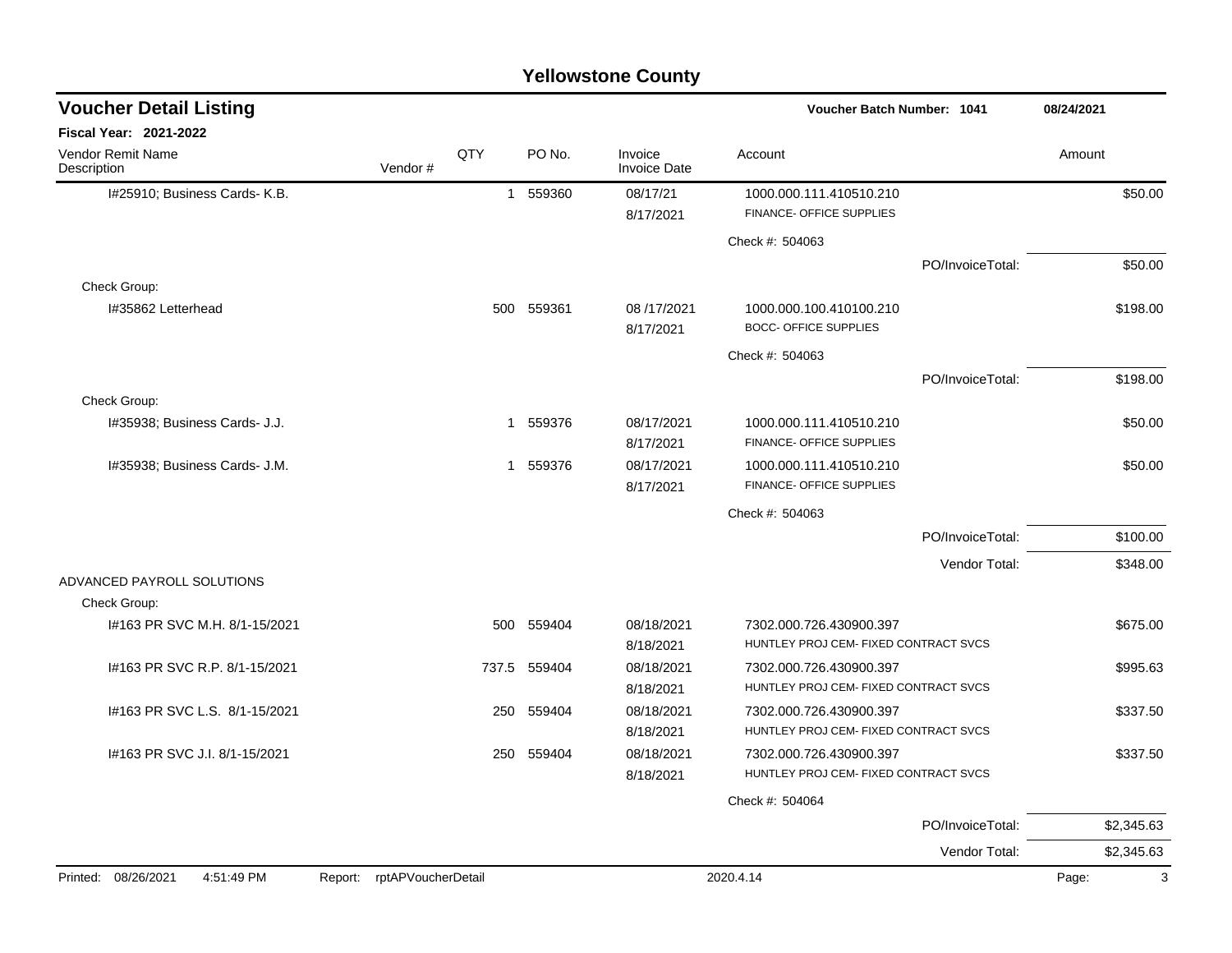| <b>Voucher Detail Listing</b>                   |                    |              |           |                                | Voucher Batch Number: 1041                               | 08/24/2021              |
|-------------------------------------------------|--------------------|--------------|-----------|--------------------------------|----------------------------------------------------------|-------------------------|
| <b>Fiscal Year: 2021-2022</b>                   |                    |              |           |                                |                                                          |                         |
| <b>Vendor Remit Name</b><br>Description         | Vendor#            | QTY          | PO No.    | Invoice<br><b>Invoice Date</b> | Account                                                  | Amount                  |
| AMERICAN MEDICAL RESPONSE AMBULANCE             |                    |              |           |                                |                                                          |                         |
| Check Group:                                    |                    |              |           |                                |                                                          |                         |
| 1#014-35562 AMBU TRANS 7-27-21 (DL)             |                    | $\mathbf{1}$ | 559403    | 08/18/2021<br>8/18/2021        | 2300.000.136.420200.356<br>DETENTION- DOCTORS/HOSPITALS  | \$480.99                |
| 1#014-35562 AMBU TRANS 7-29-21 (JC)             |                    | 1            | 559403    | 08/18/2021<br>8/18/2021        | 2300.000.136.420200.356<br>DETENTION- DOCTORS/HOSPITALS  | \$473.36                |
| 1#014-35562 AMBU TRANS 8-1-21 (LY)              |                    | 1            | 559403    | 08/18/2021<br>8/18/2021        | 2300.000.136.420200.356<br>DETENTION- DOCTORS/HOSPITALS  | \$480.99                |
| 1#014-35562 AMBU TRANS 8-7-21 (SH)              |                    | 1            | 559403    | 08/18/2021<br>8/18/2021        | 2300.000.136.420200.356<br>DETENTION- DOCTORS/HOSPITALS  | \$496.25                |
|                                                 |                    |              |           |                                | Check #: 504065                                          |                         |
|                                                 |                    |              |           |                                | PO/InvoiceTotal:                                         | \$1,931.59              |
|                                                 |                    |              |           |                                | Vendor Total:                                            | \$1,931.59              |
| <b>BARGREEN ELLINGSON INC</b>                   | 046659             |              |           |                                |                                                          |                         |
| Check Group:                                    |                    |              |           |                                |                                                          |                         |
| 1#009978713 FEM NAPKINS                         |                    |              | 22 559397 | 08/18/2021                     | 2300.000.136.420200.220                                  | \$1,121.78              |
|                                                 |                    |              |           | 8/18/2021                      | DETENTION- OPERATING SUPPLIES                            |                         |
| 1#009978713 TAMPONS                             |                    | 14           | 559397    | 08/18/2021<br>8/18/2021        | 2300.000.136.420200.220<br>DETENTION- OPERATING SUPPLIES | \$1,329.16              |
| 1#009978713 BLK NITRILE GLOVES SZ XLRG          |                    | 10           | 559397    | 08/18/2021<br>8/18/2021        | 2300.000.136.420200.220<br>DETENTION- OPERATING SUPPLIES | \$179.00                |
| 1#009978713 BRN PAPER BAGS                      |                    | 5            | 559397    | 08/18/2021<br>8/18/2021        | 2300.000.136.420200.220<br>DETENTION- OPERATING SUPPLIES | \$345.25                |
| 1#009978713 DETERGENT                           |                    | 6            | 559397    | 08/18/2021<br>8/18/2021        | 2300.000.136.420200.220<br>DETENTION- OPERATING SUPPLIES | \$379.50                |
| 1#009978713 TAMPONS                             |                    | 8            | 559397    | 08/18/2021<br>8/18/2021        | 2300.000.136.420200.220<br>DETENTION- OPERATING SUPPLIES | \$759.52                |
| 1#009978713 FEM NAPKINS                         |                    |              | 2 559397  | 08/18/2021<br>8/18/2021        | 2300.000.136.420200.220<br>DETENTION- OPERATING SUPPLIES | \$101.98                |
| I#009978713 HILEX KRAFT BAGS                    |                    | 5            | 559397    | 08/18/2021<br>8/18/2021        | 2300.000.136.420200.220<br>DETENTION- OPERATING SUPPLIES | \$345.25                |
| Printed:<br>08/26/2021<br>4:51:49 PM<br>Report: | rptAPVoucherDetail |              |           |                                | 2020.4.14                                                | Page:<br>$\overline{4}$ |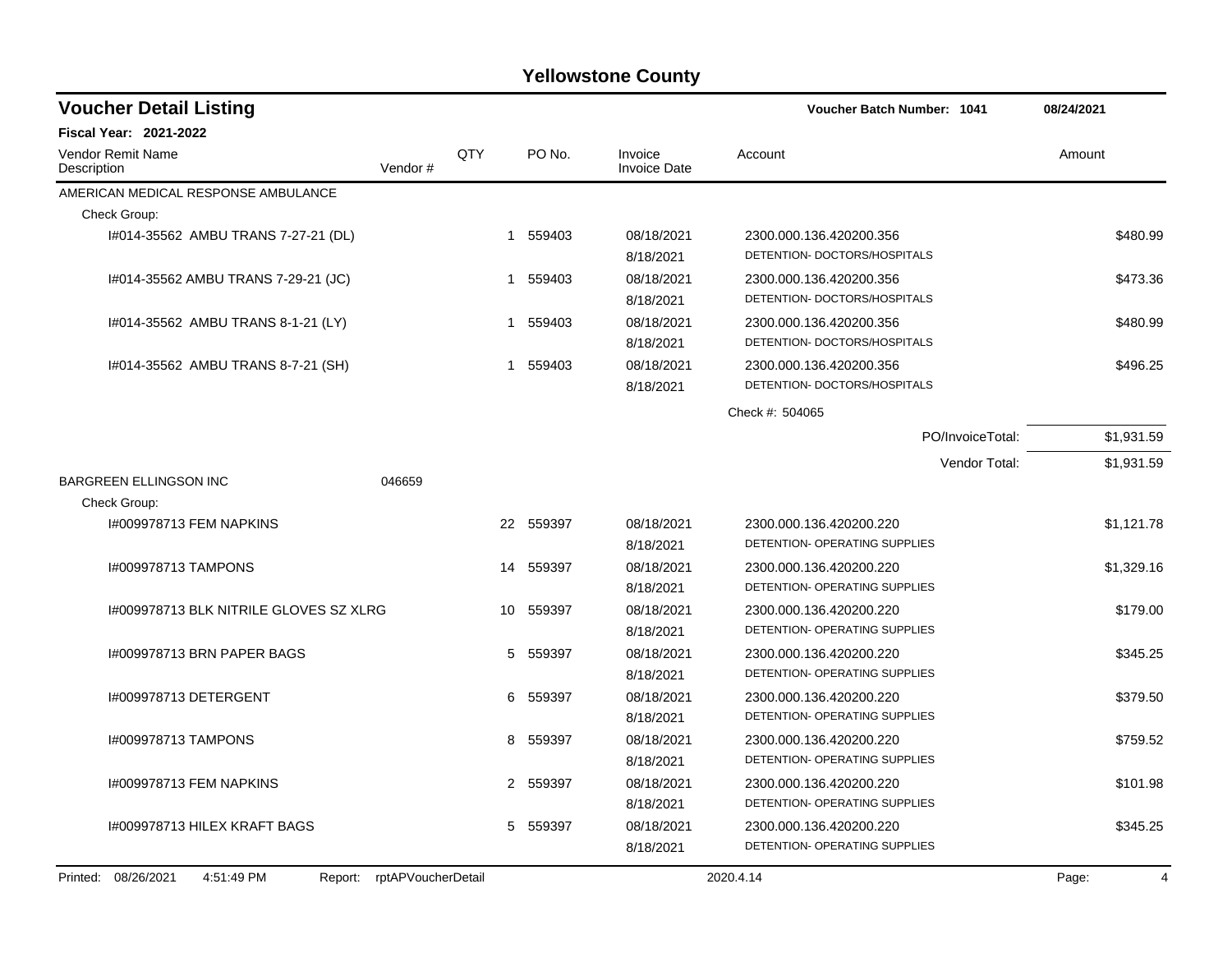### I#009978713 TOILET PAPER 20 559397 08/18/2021 2300.000.136.420200.220 \$820.80 8/18/2021 DETENTION- OPERATING SUPPLIES I#009978713 COCKTAIL NAP 10 559397 10 559397 08/18/2021 2300.000.136.420200.220 8/18/2021 DETENTION- OPERATING SUPPLIES Check #: 504066 PO/InvoiceTotal: \$5,562.24 Vendor Total: \$5,562.24 BILL BORMES PERFORMANCE HORSE INC Check Group: 2021 MT FAIR CONTRACT BILL BORMES PERFORMANCE HORSES 1 559385 08/17/2021 5810.000.557.460442.743 \$1,063.88 8/17/2021 METRA FAIR- JUDGES/SUPERINTENDANCE Check #: 504067 PO/InvoiceTotal: \$1,063.88 Vendor Total: \$1,063.88 CARTER, DAVID 046660 Check Group: Mileage COLJ conf, Helena 9/27-30/2021 DC 482 559353 08/17/2021 1000.000.121.410340.370 \$269.92 8/17/2021 JP- TRAVEL Lodging COLJ Conf Helena 9/27-30/21 DC 3 559353 08/17/2021 1000.000.121.410340.370 \$339.72 8/17/2021 JP- TRAVEL Per Diem COLJ Conf Helena 9/27-30/21 DC  $\begin{array}{cccc} 4 & 559353 & 08/17/2021 & 1000.000.121.410340.370 \end{array}$  \$92.00 8/17/2021 JP- TRAVEL Check #: 504068 PO/InvoiceTotal: \$701.64 Vendor Total: \$701.64 CENTURYLINK. **Voucher Batch Number: Yellowstone County** Vendor Remit Name **Description Voucher Detail Listing Fiscal Year: 2021-2022 1041 08/24/2021** PO No. Invoice Account Amount Amount Amount Amount Vendor # **QTY** Invoice Date

Check Group: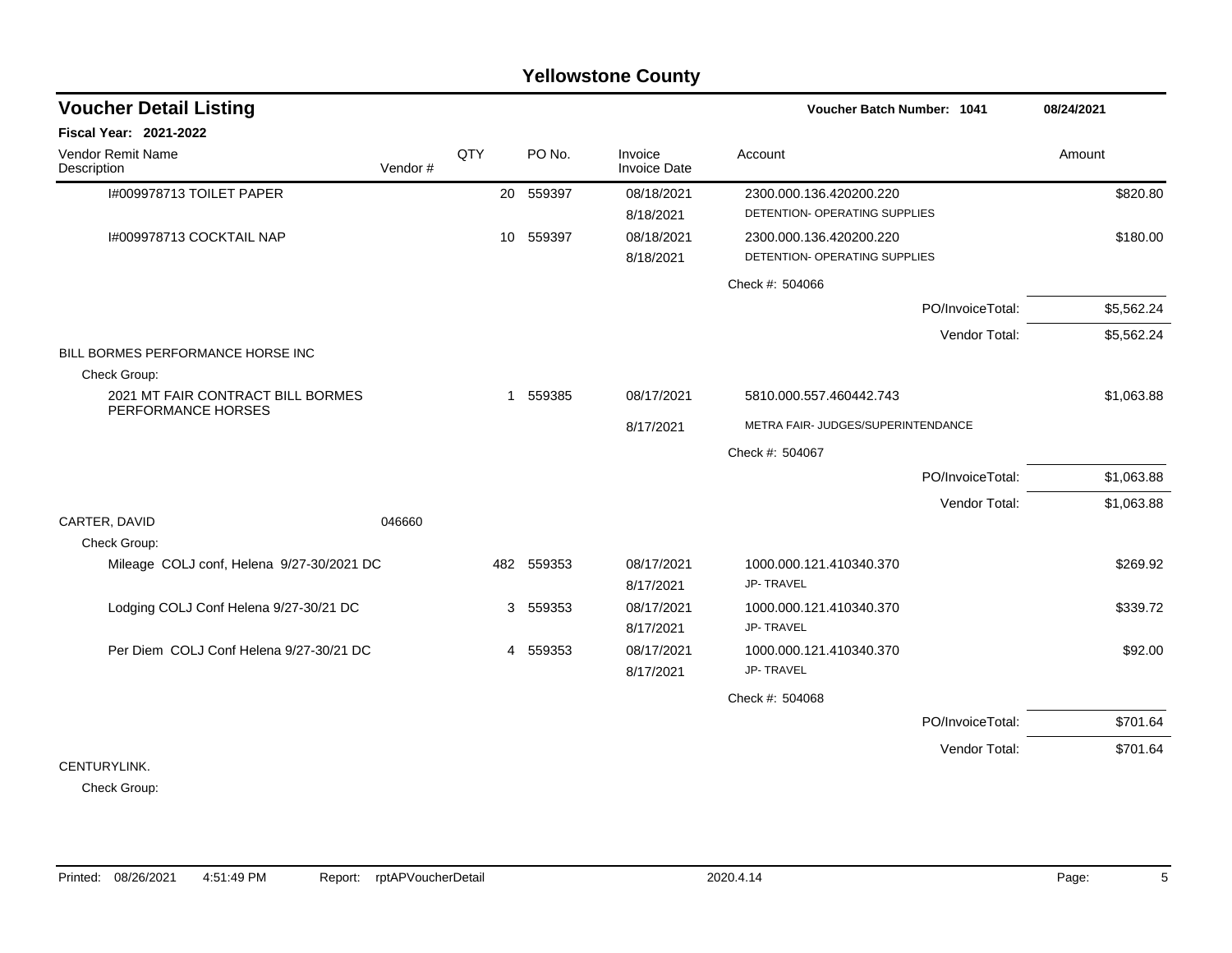| <b>Voucher Detail Listing</b>                                              |            |   |          |                                | Voucher Batch Number: 1041         | 08/24/2021 |
|----------------------------------------------------------------------------|------------|---|----------|--------------------------------|------------------------------------|------------|
| <b>Fiscal Year: 2021-2022</b>                                              |            |   |          |                                |                                    |            |
| <b>Vendor Remit Name</b><br>Description<br>Vendor#                         | <b>QTY</b> |   | PO No.   | Invoice<br><b>Invoice Date</b> | Account                            | Amount     |
| COUNTY ATTORNEY - INTERNET 20M, CIRCUIT<br>150119092 (2 OF 2) 8/8/21       |            |   | 1 559365 | 08/17/2021                     | 2301.000.122.411100.345            | \$158.32   |
|                                                                            |            |   |          | 8/17/2021                      | ATTORNEY- TELEPHONE & TECHNOLOGY   |            |
| A#86439600 1#238492722; DETENTION INTERNET,<br>CIRCUIT ID 150119091 8/8/21 |            | 1 | 559365   | 08/17/2021                     | 2300.000.136.420200.345            | \$158.33   |
|                                                                            |            |   |          | 8/17/2021                      | DETENTION- TELEPHONE & TECHNOLOGY  |            |
| COURTHOUSE INTERNET, CIRCUIT ID 150119092 (1<br>OF 2) 8/8/21               |            | 1 | 559365   | 08/17/2021                     | 6060.000.608.500800.345            | \$158.33   |
|                                                                            |            |   |          | 8/17/2021                      | TECHNOLOGY- TELEPHONE & TECHNOLOGY |            |
|                                                                            |            |   |          |                                | Check #: 504069                    |            |
|                                                                            |            |   |          |                                | PO/InvoiceTotal:                   | \$474.98   |
| Check Group:                                                               |            |   |          |                                |                                    |            |
| A#89840494 I#238505136; BACKUP FOR 911 CENTER<br>154549516 8/8/21          |            | 1 | 559366   | 08/17/2021                     | 6060.000.608.500800.345            | \$453.76   |
|                                                                            |            |   |          | 8/17/2021                      | TECHNOLOGY- TELEPHONE & TECHNOLOGY |            |
| DETENTION FACILITY INTERNET CIRCUIT ID<br>154549517 8/8/21                 |            | 1 | 559366   | 08/17/2021                     | 2300.000.136.420200.345            | \$453.76   |
|                                                                            |            |   |          | 8/17/2021                      | DETENTION- TELEPHONE & TECHNOLOGY  |            |
| COURTHOUSE INTERNET CIRCUIT ID 154552572<br>8/8/21                         |            | 1 | 559366   | 08 /17 /2021                   | 6060.000.608.500800.345            | \$453.76   |
|                                                                            |            |   |          | 8/17/2021                      | TECHNOLOGY- TELEPHONE & TECHNOLOGY |            |
|                                                                            |            |   |          |                                | Check #: 504069                    |            |
|                                                                            |            |   |          |                                | PO/InvoiceTotal:                   | \$1,361.28 |
| Check Group:                                                               |            |   |          |                                |                                    |            |
| A#89962441 I#238491383 YSC 5K LONG DIST 8/8/21                             |            | 1 | 559367   | 08/17/2021                     | 2399.000.235.420250.345            | \$7.94     |
|                                                                            |            |   |          | 8/17/2021                      | YSC- TELEPHONE & TECHNOLOGY        |            |
| A#89889983 I#23850490 YCDF YCSO CH LONG DIST<br>8/8/21                     |            |   | 559367   | 08/17/2021                     | 6060.000.608.500800.345            | \$27.66    |
|                                                                            |            |   |          | 8/17/2021                      | TECHNOLOGY- TELEPHONE & TECHNOLOGY |            |
| A#89861221 I#238504996 LONG DIST 8/8/21                                    |            | 1 | 559367   | 08/17/2021                     | 6060.000.608.500800.345            | \$36.58    |
|                                                                            |            |   |          | 8/17/2021                      | TECHNOLOGY- TELEPHONE & TECHNOLOGY |            |
|                                                                            |            |   |          |                                | Check #: 504069                    |            |
| Printed: 08/26/2021<br>4:51:49 PM<br>Report: rptAPVoucherDetail            |            |   |          |                                | 2020.4.14                          | Page:<br>6 |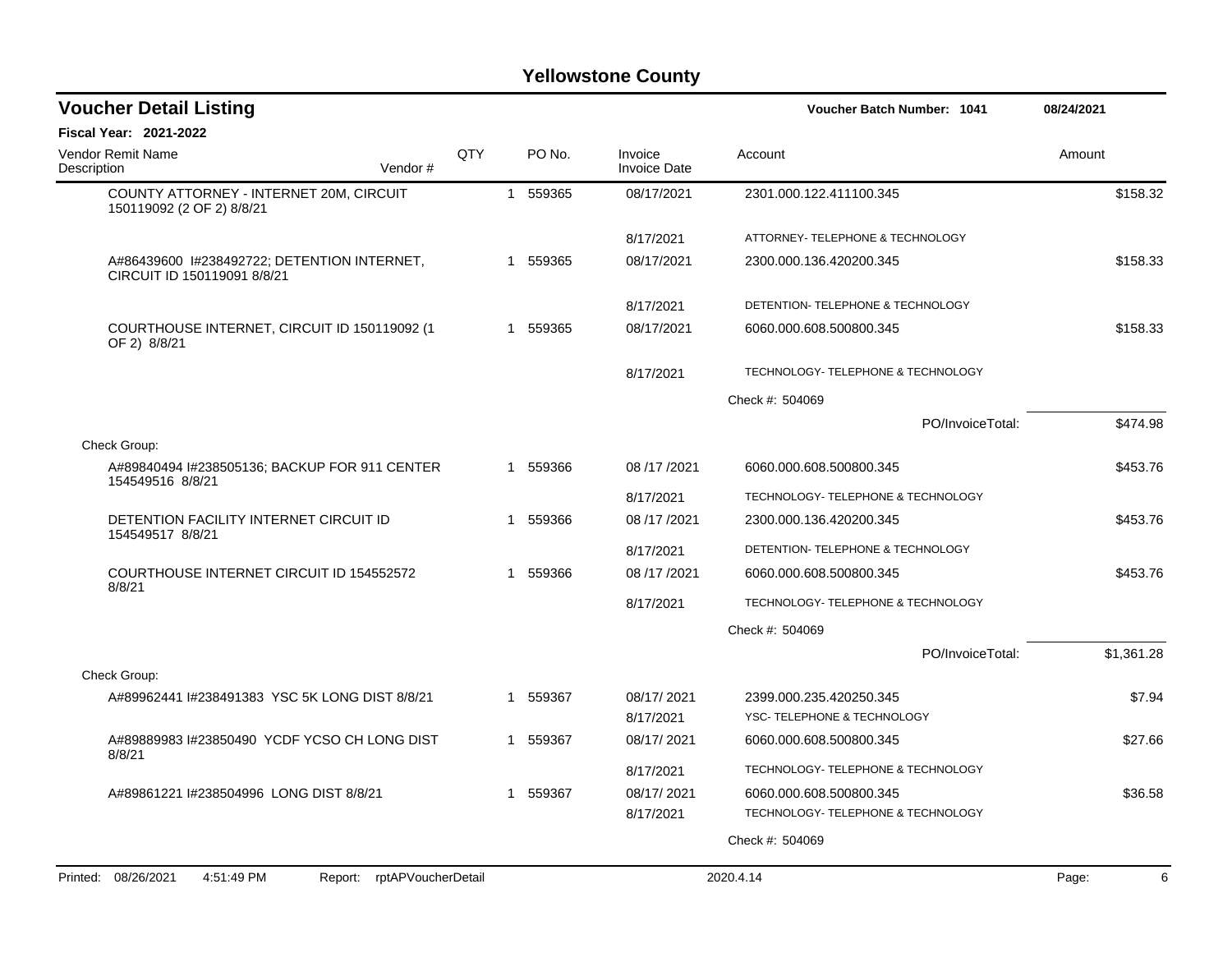| <b>Voucher Detail Listing</b>                                   |     |                        |                                | Voucher Batch Number: 1041                             |                  | 08/24/2021              |
|-----------------------------------------------------------------|-----|------------------------|--------------------------------|--------------------------------------------------------|------------------|-------------------------|
| <b>Fiscal Year: 2021-2022</b>                                   |     |                        |                                |                                                        |                  |                         |
| Vendor Remit Name<br>Vendor#<br>Description                     | QTY | PO No.                 | Invoice<br><b>Invoice Date</b> | Account                                                |                  | Amount                  |
|                                                                 |     |                        |                                |                                                        | PO/InvoiceTotal: | \$72.18                 |
|                                                                 |     |                        |                                |                                                        | Vendor Total:    | \$1,908.44              |
| CENTURYLINK                                                     |     |                        |                                |                                                        |                  |                         |
| Check Group:                                                    |     |                        |                                |                                                        |                  |                         |
| A#406-254-6027 794B 8/1/21                                      |     | 559381<br>$\mathbf{1}$ | 08/17/2021<br>8/17/2021        | 2399.000.235.420250.345<br>YSC- TELEPHONE & TECHNOLOGY |                  | \$55.53                 |
|                                                                 |     |                        |                                | Check #: 504070                                        |                  |                         |
|                                                                 |     |                        |                                |                                                        | PO/InvoiceTotal: | \$55.53                 |
|                                                                 |     |                        |                                |                                                        | Vendor Total:    | \$55.53                 |
| COLJ CONFERENCE REGISTRATION                                    |     |                        |                                |                                                        |                  |                         |
| Check Group:                                                    |     |                        |                                |                                                        |                  |                         |
| COLJ Conf Registration 9/27-30/2021 DC, MW                      |     | 2 559370               | 08/17/2021<br>8/17/2021        | 1000.000.121.410340.380<br><b>JP-TRAINING</b>          |                  | \$600.00                |
|                                                                 |     |                        |                                | Check #: 504071                                        |                  |                         |
|                                                                 |     |                        |                                |                                                        | PO/InvoiceTotal: | \$600.00                |
|                                                                 |     |                        |                                |                                                        | Vendor Total:    | \$600.00                |
| CONCORDANCE HEALTHCARE SOL                                      |     |                        |                                |                                                        |                  |                         |
| Check Group:                                                    |     |                        |                                |                                                        |                  |                         |
| 1#21517149 A# K11214 Exam Gloves                                |     | 1 559382               | 08/17/2021<br>8/17/2021        | 2399.000.235.420250.220<br>YSC- OPERATING SUPPLIES     |                  | \$924.40                |
|                                                                 |     |                        |                                | Check #: 504072                                        |                  |                         |
|                                                                 |     |                        |                                |                                                        | PO/InvoiceTotal: | \$924.40                |
|                                                                 |     |                        |                                |                                                        | Vendor Total:    | \$924.40                |
| DAVIS, DANIEL D.                                                |     |                        |                                |                                                        |                  |                         |
| Check Group:                                                    |     |                        |                                |                                                        |                  |                         |
| 2021 MT FAIR CONTRACT - TRANSPORTATION FOR<br>JUDGE DANNY DAVIS |     | 1 559384               | 08/17/2021                     | 5810.000.557.460442.743                                |                  | \$578.40                |
|                                                                 |     |                        | 8/17/2021                      | METRA FAIR- JUDGES/SUPERINTENDANCE                     |                  |                         |
|                                                                 |     |                        |                                | Check #: 504073                                        |                  |                         |
|                                                                 |     |                        |                                |                                                        | PO/InvoiceTotal: | \$578.40                |
| Printed: 08/26/2021<br>Report: rptAPVoucherDetail<br>4:51:49 PM |     |                        |                                | 2020.4.14                                              |                  | Page:<br>$\overline{7}$ |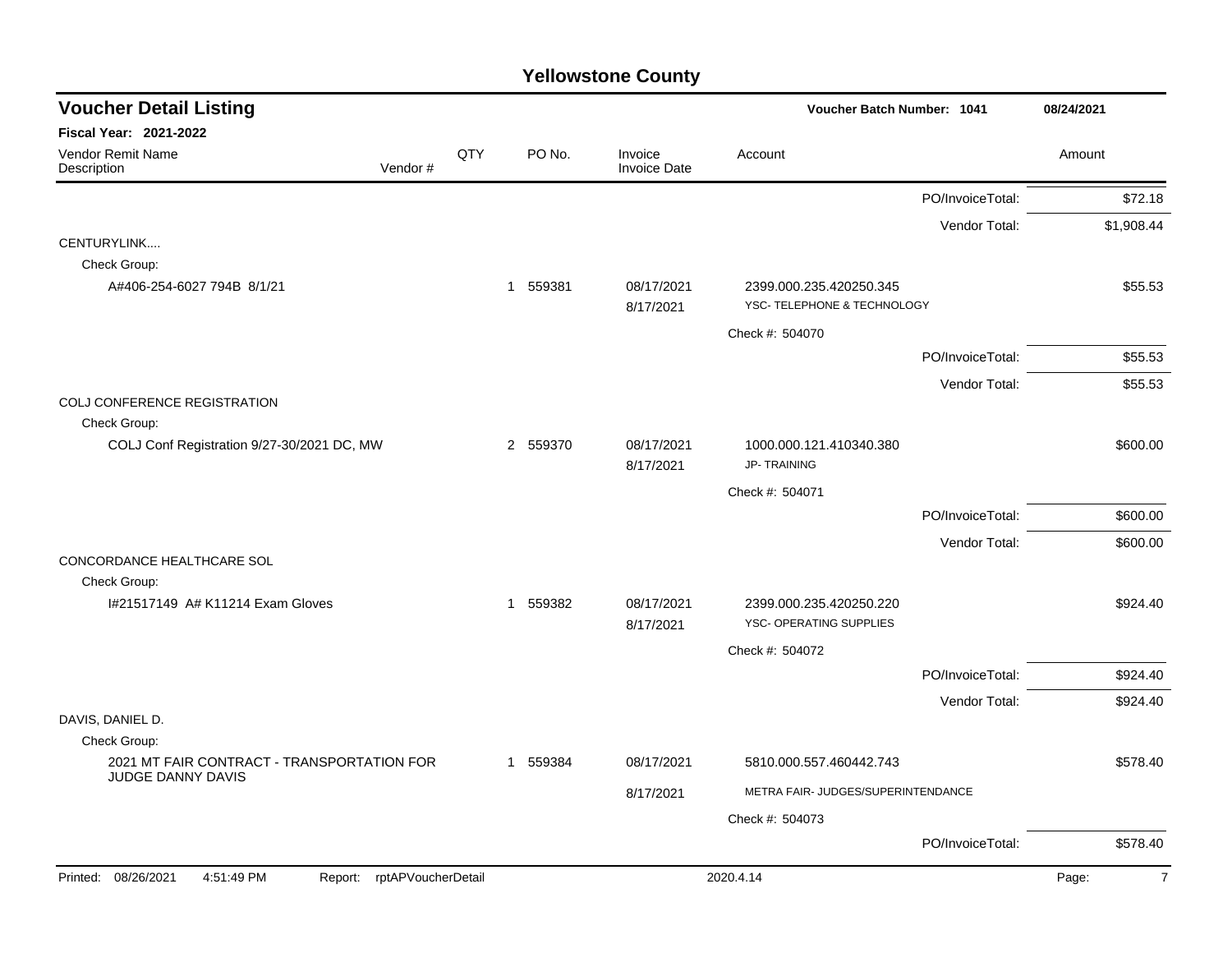| <b>Voucher Detail Listing</b>                     |                               |     |             |                                | Voucher Batch Number: 1041                                          |                  | 08/24/2021 |          |
|---------------------------------------------------|-------------------------------|-----|-------------|--------------------------------|---------------------------------------------------------------------|------------------|------------|----------|
| Fiscal Year: 2021-2022                            |                               |     |             |                                |                                                                     |                  |            |          |
| Vendor Remit Name<br>Description                  | Vendor#                       | QTY | PO No.      | Invoice<br><b>Invoice Date</b> | Account                                                             |                  | Amount     |          |
|                                                   |                               |     |             |                                |                                                                     | Vendor Total:    |            | \$578.40 |
| DUPUIS, ANGELA<br>Check Group:                    |                               |     |             |                                |                                                                     |                  |            |          |
| COVA BURIAL BENEFIT WARREN B ADAMS 6/6/21         |                               |     | 1 559389    | 08/17/2021<br>8/17/2021        | 1000.000.199.450200.396<br>MISC- FUNERAL EXPENSE/BURIALS            |                  |            | \$250.00 |
|                                                   |                               |     |             |                                | Check #: 504074                                                     |                  |            |          |
|                                                   |                               |     |             |                                |                                                                     | PO/InvoiceTotal: |            | \$250.00 |
|                                                   |                               |     |             |                                |                                                                     | Vendor Total:    |            | \$250.00 |
| FEI INC                                           | 045194                        |     |             |                                |                                                                     |                  |            |          |
| Check Group:                                      |                               |     |             |                                |                                                                     |                  |            |          |
| I#022591/sprayer parts                            |                               |     | 1 559355    | 08/17/2021<br>8/17/2021        | 2140.000.403.431100.230<br><b>WEED- REPAIR &amp; MAINT SUPPLIES</b> |                  |            | \$7.03   |
|                                                   |                               |     |             |                                | Check #: 504075                                                     |                  |            |          |
|                                                   |                               |     |             |                                |                                                                     | PO/InvoiceTotal: |            | \$7.03   |
|                                                   |                               |     |             |                                |                                                                     | Vendor Total:    |            | \$7.03   |
| GASPAR, DONALD                                    |                               |     |             |                                |                                                                     |                  |            |          |
| Check Group:                                      |                               |     |             |                                |                                                                     |                  |            |          |
| COVA BURIAL BENEFIT ERIN M WRIGHT 5/19/21         |                               |     | 559387<br>1 | 08/17/2021<br>8/17/2021        | 1000.000.199.450200.396<br>MISC- FUNERAL EXPENSE/BURIALS            |                  |            | \$250.00 |
|                                                   |                               |     |             |                                | Check #: 504076                                                     |                  |            |          |
|                                                   |                               |     |             |                                |                                                                     | PO/InvoiceTotal: |            | \$250.00 |
|                                                   |                               |     |             |                                |                                                                     | Vendor Total:    |            | \$250.00 |
| GOODYEAR, CODY                                    |                               |     |             |                                |                                                                     |                  |            |          |
| Check Group:                                      |                               |     |             |                                |                                                                     |                  |            |          |
| PER DIEM HONOR GUARD TRAIN 9/6-11/21 HELENA<br>CG |                               |     | 1 559323    | 08/16/2021                     | 2300.000.136.420200.370                                             |                  |            | \$273.00 |
|                                                   |                               |     |             | 8/16/2021                      | DETENTION- TRAVEL                                                   |                  |            |          |
|                                                   |                               |     |             |                                | Check #: 504077                                                     |                  |            |          |
|                                                   |                               |     |             |                                |                                                                     | PO/InvoiceTotal: |            | \$273.00 |
|                                                   |                               |     |             |                                |                                                                     | Vendor Total:    |            | \$273.00 |
| 08/26/2021<br>4:51:49 PM<br>Printed:              | rptAPVoucherDetail<br>Report: |     |             |                                | 2020.4.14                                                           |                  | Page:      | 8        |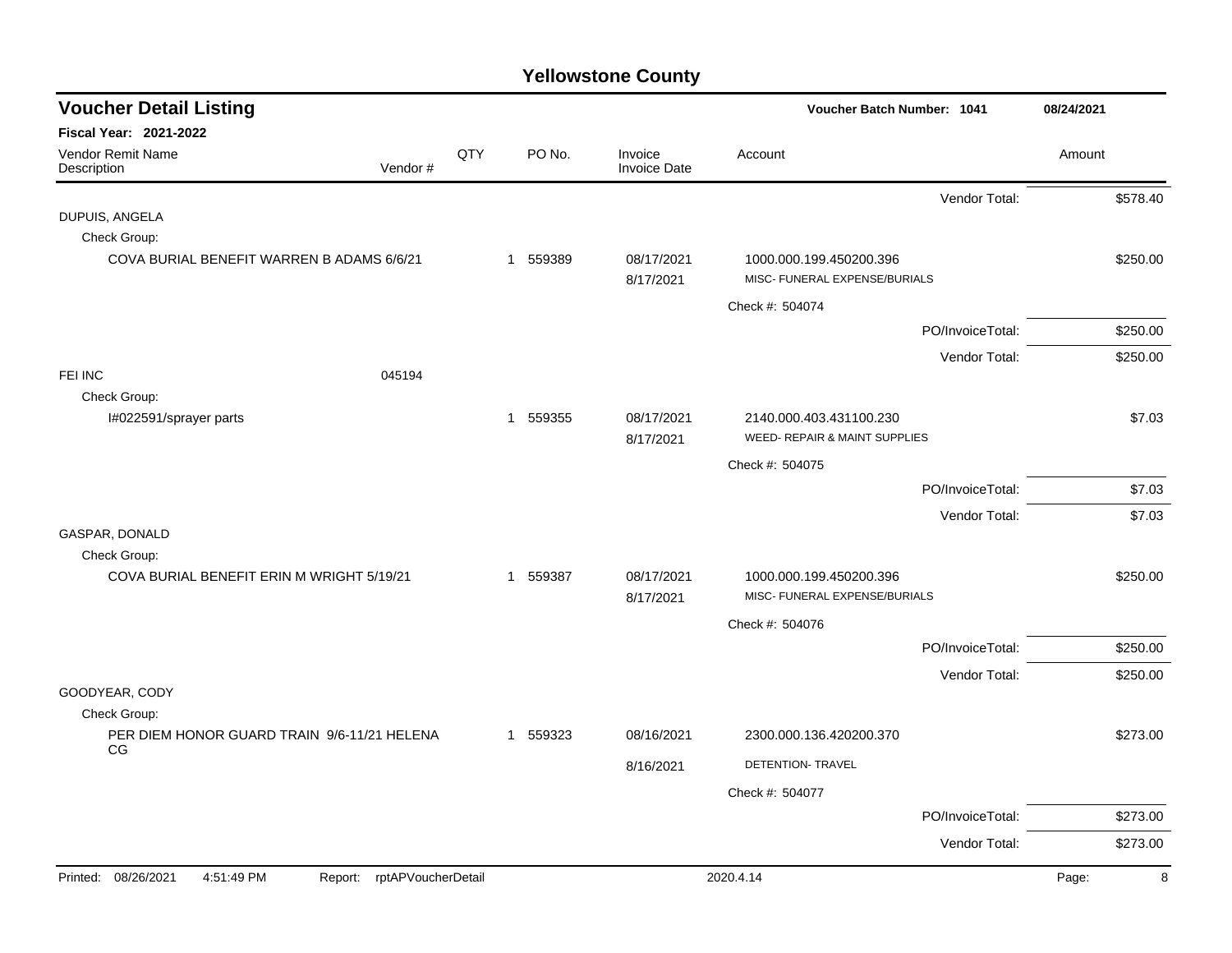| <b>Voucher Detail Listing</b>                                  |         |     |     |          |                         |                         | Voucher Batch Number: 1041         | 08/24/2021 |            |
|----------------------------------------------------------------|---------|-----|-----|----------|-------------------------|-------------------------|------------------------------------|------------|------------|
| <b>Fiscal Year: 2021-2022</b>                                  |         |     |     |          |                         |                         |                                    |            |            |
| Vendor Remit Name<br>Description                               | Vendor# | QTY |     | PO No.   | Invoice<br>Invoice Date | Account                 |                                    | Amount     |            |
| HAIGHT, ERIKA                                                  |         |     |     |          |                         |                         |                                    |            |            |
| Check Group:                                                   |         |     |     |          |                         |                         |                                    |            |            |
| 2021 MT FAIR CONTRACT ART BARN JUDGE - ERIKA<br><b>HAIGHT</b>  |         |     |     | 1 559383 | 08/17/2021              | 5810.000.557.460442.743 |                                    |            | \$178.42   |
|                                                                |         |     |     |          | 8/17/2021               |                         | METRA FAIR- JUDGES/SUPERINTENDANCE |            |            |
|                                                                |         |     |     |          |                         | Check #: 504078         |                                    |            |            |
|                                                                |         |     |     |          |                         |                         | PO/InvoiceTotal:                   |            | \$178.42   |
|                                                                |         |     |     |          |                         |                         | Vendor Total:                      |            | \$178.42   |
| HOOVER, CHERYL                                                 |         |     |     |          |                         |                         |                                    |            |            |
| Check Group:                                                   |         |     |     |          |                         |                         |                                    |            |            |
| COVA BURIAL BENEFIT ROVERT L DETRA 6/12/21                     |         |     | 1   | 559388   | 08/17/2021<br>8/17/2021 | 1000.000.199.450200.396 | MISC- FUNERAL EXPENSE/BURIALS      |            | \$250.00   |
|                                                                |         |     |     |          |                         | Check #: 504079         |                                    |            |            |
|                                                                |         |     |     |          |                         |                         | PO/InvoiceTotal:                   |            | \$250.00   |
|                                                                |         |     |     |          |                         |                         | Vendor Total:                      |            | \$250.00   |
| HUCK, RITA<br>Check Group:                                     |         |     |     |          |                         |                         |                                    |            |            |
| COVA BURIAL BENEFIT JOHN A WITZEL 5/17/21                      |         |     |     | 1 559392 | 08/17/2021              | 1000.000.199.450200.396 |                                    |            | \$250.00   |
|                                                                |         |     |     |          | 8/17/2021               |                         | MISC- FUNERAL EXPENSE/BURIALS      |            |            |
|                                                                |         |     |     |          |                         | Check #: 504080         |                                    |            |            |
|                                                                |         |     |     |          |                         |                         | PO/InvoiceTotal:                   |            | \$250.00   |
|                                                                |         |     |     |          |                         |                         | Vendor Total:                      |            | \$250.00   |
| <b>ISOLVED HCM</b>                                             |         |     |     |          |                         |                         |                                    |            |            |
| Check Group:                                                   |         |     |     |          |                         |                         |                                    |            |            |
| I#10796147; MTHLY TIMEFORCE GENERAL COUNTY<br>8/10/21          |         |     | 800 | 559371   | 08/17/2021              | 1000.000.199.411800.397 |                                    |            | \$2,208.00 |
|                                                                |         |     |     |          | 8/17/2021               | MISC- CONTRACT SERVICES |                                    |            |            |
| I#10796147; MTHLY HARDWARE STILLWATER<br><b>CLOCKS 8/10/21</b> |         |     |     | 1 559371 | 08/17/2021              | 1000.000.199.411800.397 |                                    |            | \$208.00   |
|                                                                |         |     |     |          | 8/17/2021               | MISC- CONTRACT SERVICES |                                    |            |            |
|                                                                |         |     |     |          |                         |                         |                                    |            |            |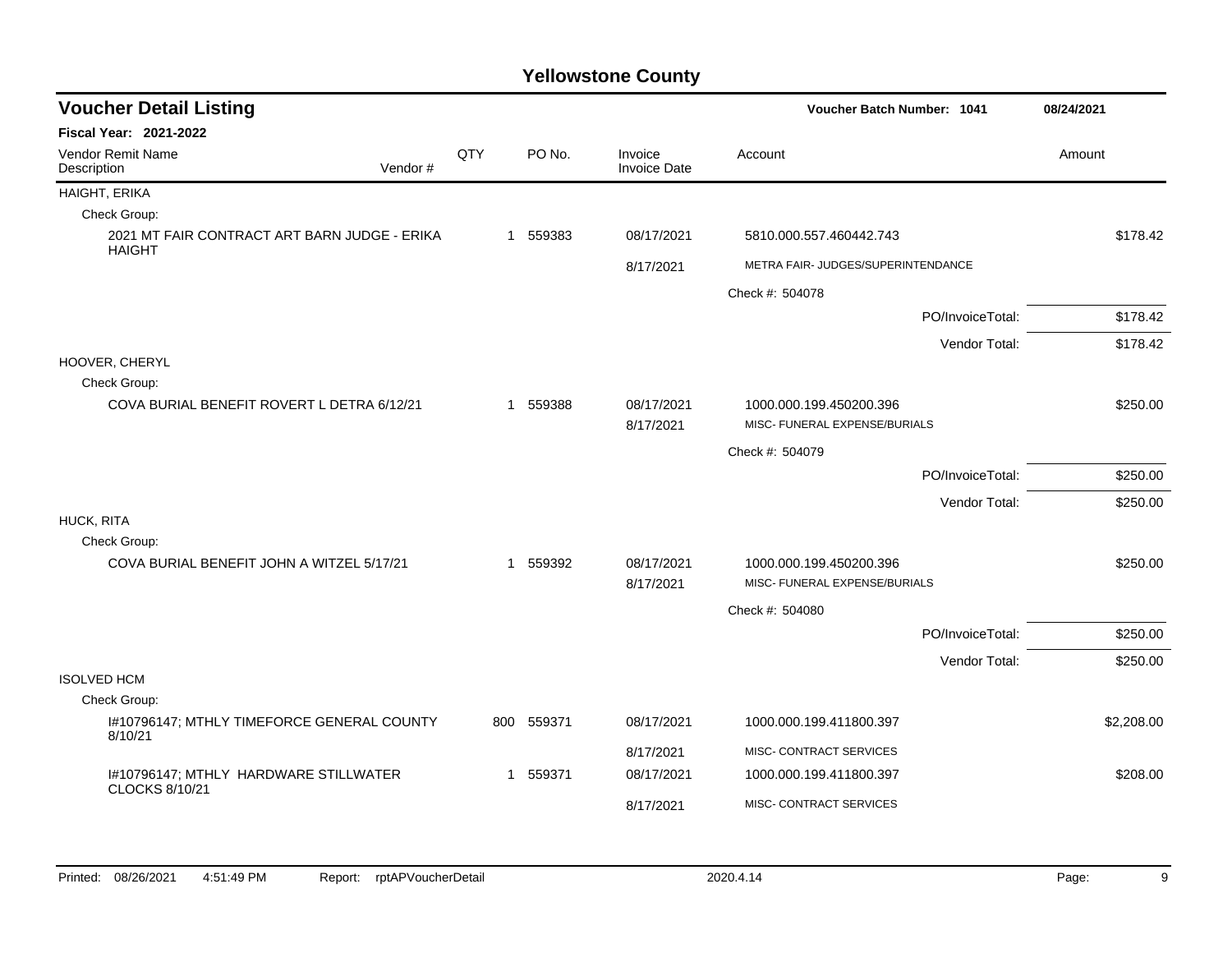| <b>Voucher Detail Listing</b>                                      |          |     |              |          |                                | Voucher Batch Number: 1041              |                  | 08/24/2021 |
|--------------------------------------------------------------------|----------|-----|--------------|----------|--------------------------------|-----------------------------------------|------------------|------------|
| <b>Fiscal Year: 2021-2022</b>                                      |          |     |              |          |                                |                                         |                  |            |
| Vendor Remit Name<br>Description                                   | Vendor # | QTY |              | PO No.   | Invoice<br><b>Invoice Date</b> | Account                                 |                  | Amount     |
| I#10796147; HARDWARE AGREEMENT COURTHOUSE<br><b>CLOCKS 8/10/21</b> |          |     | $\mathbf{1}$ | 559371   | 08/17/2021                     | 1000.000.199.411800.397                 |                  | \$23.00    |
|                                                                    |          |     |              |          | 8/17/2021                      | MISC- CONTRACT SERVICES                 |                  |            |
|                                                                    |          |     |              |          |                                | Check #: 504081                         |                  |            |
|                                                                    |          |     |              |          |                                |                                         | PO/InvoiceTotal: | \$2,439.00 |
|                                                                    |          |     |              |          |                                |                                         | Vendor Total:    | \$2,439.00 |
| <b>LUMEN ACCESS BILL</b><br>Check Group:                           |          |     |              |          |                                |                                         |                  |            |
| I#5104XCA5S3-2021220; COURTHOUSE ID#E2198                          |          |     |              | 1 559373 | 08/17/2021                     | 6060.000.608.500800.345                 |                  | \$840.38   |
| 8/8/21                                                             |          |     |              |          | 8/17/2021                      | TECHNOLOGY- TELEPHONE & TECHNOLOGY      |                  |            |
|                                                                    |          |     |              |          |                                | Check #: 504082                         |                  |            |
|                                                                    |          |     |              |          |                                |                                         | PO/InvoiceTotal: | \$840.38   |
|                                                                    |          |     |              |          |                                |                                         | Vendor Total:    | \$840.38   |
| MAILING TECHNICAL SERVICES                                         | 044983   |     |              |          |                                |                                         |                  |            |
| Check Group:                                                       |          |     |              |          |                                |                                         |                  |            |
| #119611 POSTAGE 7/26-7/30/21                                       |          |     | -1           | 559359   | 08/17/2021<br>8/17/2021        | 1000.000.199.411800.311<br>MISC-POSTAGE |                  | \$2,065.92 |
| I#119840 POSTAGE 8/2-8/6/21                                        |          |     | 1            | 559359   | 08/17/2021                     | 1000.000.199.411800.311                 |                  | \$2,417.54 |
|                                                                    |          |     |              |          | 8/17/2021                      | MISC-POSTAGE                            |                  |            |
|                                                                    |          |     |              |          |                                | Check #: 504083                         |                  |            |
|                                                                    |          |     |              |          |                                |                                         | PO/InvoiceTotal: | \$4,483.46 |
| Check Group:                                                       |          |     |              |          |                                |                                         |                  |            |
| I#120063 POSTAGE 8/9-8/13/21                                       |          |     | $\mathbf 1$  | 559396   | 08/18/2021<br>8/18/2021        | 1000.000.199.411800.311<br>MISC-POSTAGE |                  | \$2,449.47 |
|                                                                    |          |     |              |          |                                | Check #: 504083                         |                  |            |
|                                                                    |          |     |              |          |                                |                                         | PO/InvoiceTotal: | \$2,449.47 |
|                                                                    |          |     |              |          |                                |                                         | Vendor Total:    | \$6,932.93 |
| MAUST, VIRGINIA                                                    |          |     |              |          |                                |                                         |                  |            |
| Check Group:                                                       |          |     |              |          |                                |                                         |                  |            |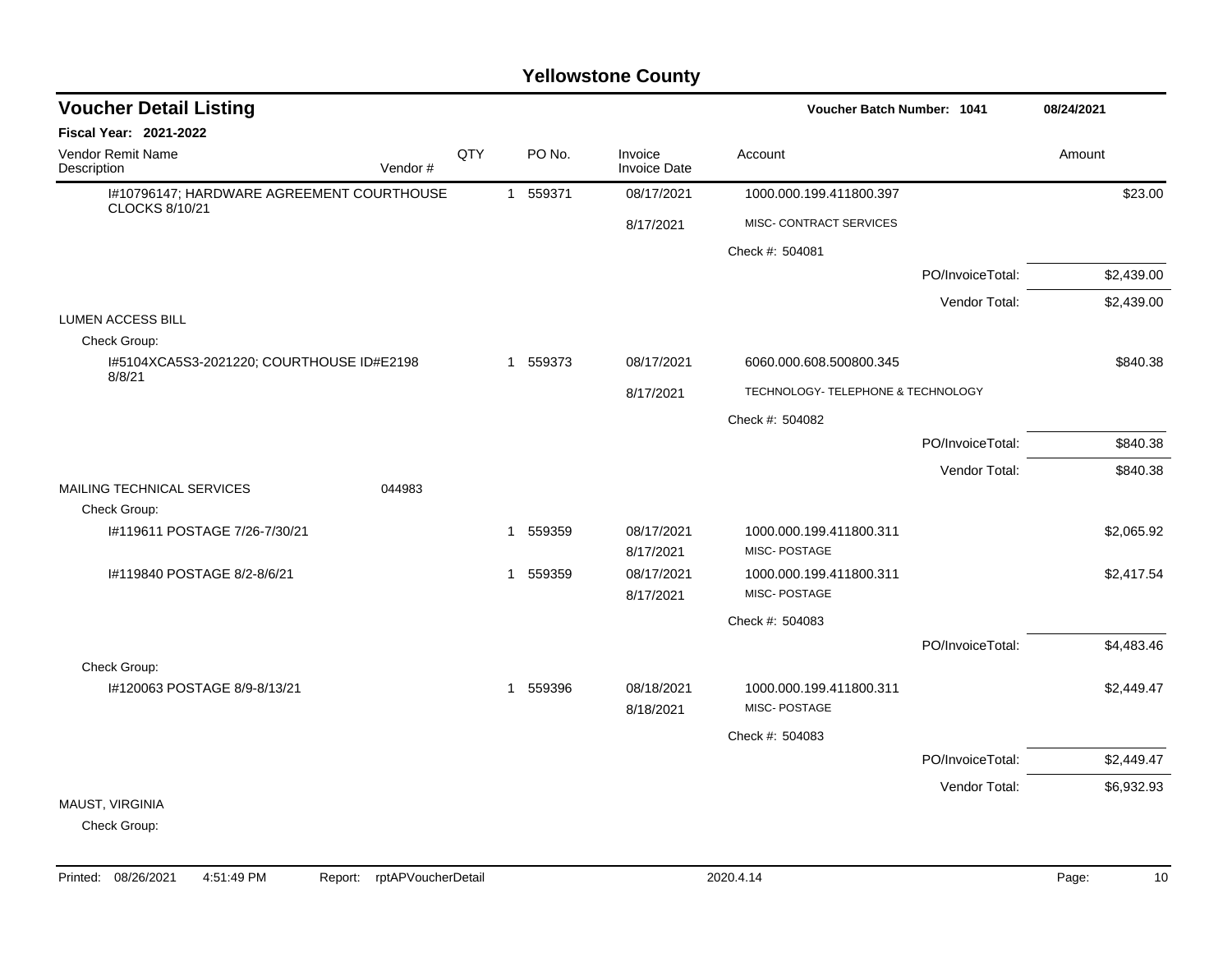| <b>Yellowstone County</b> |  |
|---------------------------|--|
|---------------------------|--|

| <b>Voucher Detail Listing</b>                                   |              |          |                                | <b>Voucher Batch Number: 1041</b>                                   | 08/24/2021  |
|-----------------------------------------------------------------|--------------|----------|--------------------------------|---------------------------------------------------------------------|-------------|
| <b>Fiscal Year: 2021-2022</b>                                   |              |          |                                |                                                                     |             |
| Vendor Remit Name<br>Description<br>Vendor#                     | QTY          | PO No.   | Invoice<br><b>Invoice Date</b> | Account                                                             | Amount      |
| COVA BURIAL BENEFIT MARVN H MAUST 7/8/21                        | $\mathbf{1}$ | 559391   | 08/17/2021<br>8/17/2021        | 1000.000.199.450200.396<br>MISC- FUNERAL EXPENSE/BURIALS            | \$250.00    |
|                                                                 |              |          |                                | Check #: 504084                                                     |             |
|                                                                 |              |          |                                | PO/InvoiceTotal:                                                    | \$250.00    |
|                                                                 |              |          |                                | Vendor Total:                                                       | \$250.00    |
| MONTANA MOBILE DOCUMENT SHREDDING INC                           |              |          |                                |                                                                     |             |
| Check Group:                                                    |              |          |                                |                                                                     |             |
| I#63144 Shredding                                               | 565          | 559380   | 08/19/2021<br>8/19/2021        | 1000.000.221.410330.398<br>CLERK OF COURT-VARIABLE CONTRACT SERVICE | \$107.35    |
| I#63144 Shredding                                               | 495          | 559380   | 08/19/2021<br>8/19/2021        | 1000.000.199.411800.397<br>MISC- CONTRACT SERVICES                  | \$94.05     |
| I#63144 Shredding                                               | 363          | 559380   | 08/19/2021<br>8/19/2021        | 2301.000.122.411100.399<br>ATTORNEY- OTHER CONTRACT SERVICES        | \$68.97     |
|                                                                 |              |          |                                | Check #: 504085                                                     |             |
|                                                                 |              |          |                                | PO/InvoiceTotal:                                                    | \$270.37    |
|                                                                 |              |          |                                | Vendor Total:                                                       | \$270.37    |
| MULLANEY, TYLER                                                 |              |          |                                |                                                                     |             |
| Check Group:                                                    |              |          |                                |                                                                     |             |
| YCWD Herbicide Cost Share Program - Fiscal Year 21-22           |              | 1 559374 | 08/17/2021<br>8/17/2021        | 2140.000.403.431100.740<br><b>WEED- COST SHARE</b>                  | \$264.00    |
|                                                                 |              |          |                                | Check #: 504086                                                     |             |
|                                                                 |              |          |                                | PO/InvoiceTotal:                                                    | \$264.00    |
|                                                                 |              |          |                                | Vendor Total:                                                       | \$264.00    |
| <b>NAXIN SAFETY</b>                                             |              |          |                                |                                                                     |             |
| Check Group:                                                    |              |          |                                |                                                                     |             |
| I#T3135/ PPE                                                    |              | 1 559364 | 08/17/2021<br>8/17/2021        | 2140.000.403.431100.222<br>WEED- CHEM, LAB & MED SUPPLIES           | \$291.60    |
|                                                                 |              |          |                                | Check #: 504087                                                     |             |
|                                                                 |              |          |                                | PO/InvoiceTotal:                                                    | \$291.60    |
|                                                                 |              |          |                                | Vendor Total:                                                       | \$291.60    |
| Printed: 08/26/2021<br>4:51:49 PM<br>Report: rptAPVoucherDetail |              |          |                                | 2020.4.14                                                           | Page:<br>11 |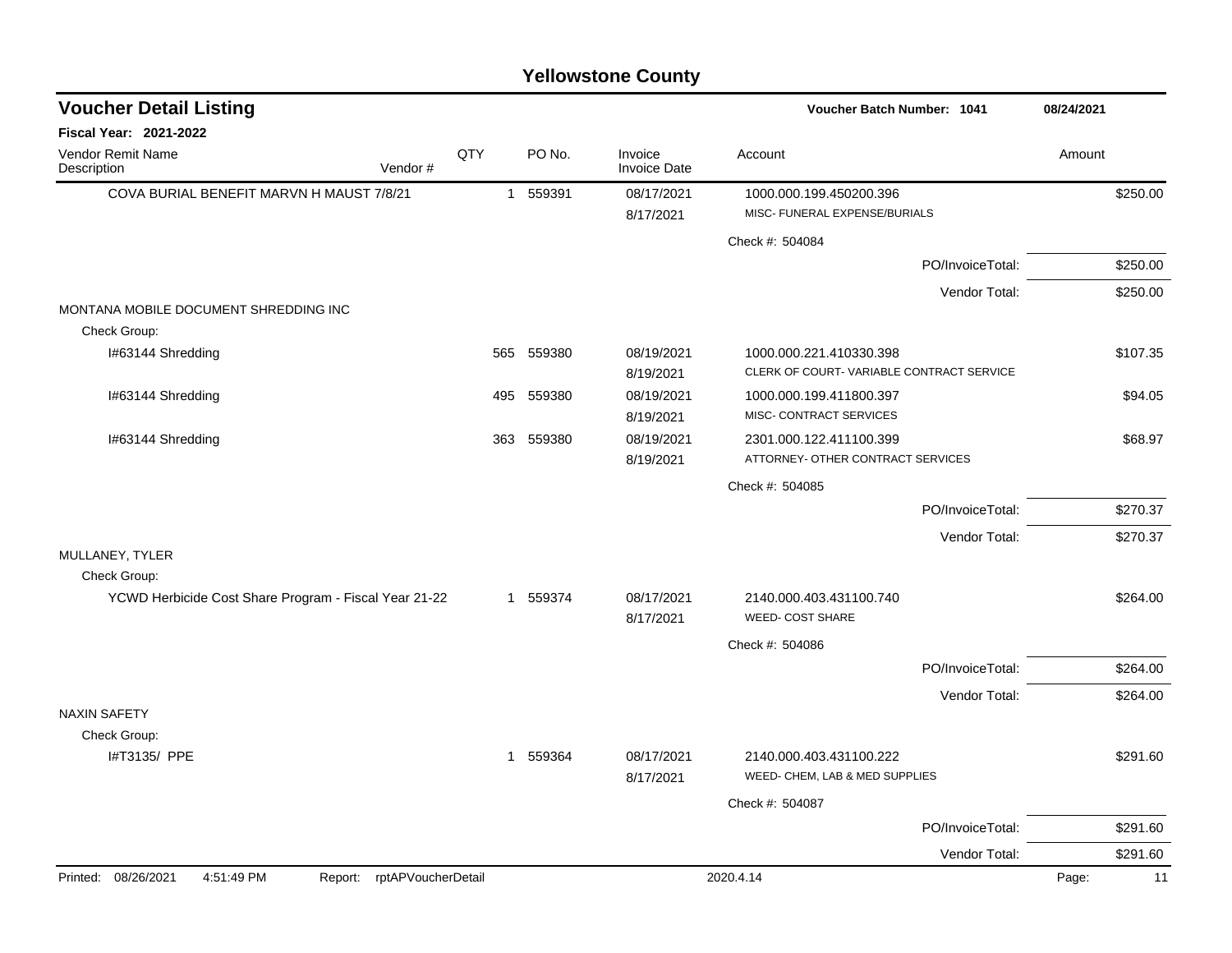| <b>Fiscal Year: 2021-2022</b><br>QTY<br>PO No.<br><b>Vendor Remit Name</b><br>Invoice<br>Account<br>Description<br>Vendor#<br><b>Invoice Date</b><br>NEUMILLER, ROSEMARY K<br>Check Group:<br>COVA BURIAL BENEFIT DALE H NEUMILLER 5/15/21<br>1 559386<br>08/17/2021<br>1000.000.199.450200.396 | Amount      |
|-------------------------------------------------------------------------------------------------------------------------------------------------------------------------------------------------------------------------------------------------------------------------------------------------|-------------|
|                                                                                                                                                                                                                                                                                                 |             |
|                                                                                                                                                                                                                                                                                                 |             |
|                                                                                                                                                                                                                                                                                                 |             |
|                                                                                                                                                                                                                                                                                                 |             |
| MISC- FUNERAL EXPENSE/BURIALS<br>8/17/2021                                                                                                                                                                                                                                                      | \$250.00    |
| Check #: 504088                                                                                                                                                                                                                                                                                 |             |
| PO/InvoiceTotal:                                                                                                                                                                                                                                                                                | \$250.00    |
| Vendor Total:                                                                                                                                                                                                                                                                                   | \$250.00    |
| O'REILLY AUTOMOTIVE INC                                                                                                                                                                                                                                                                         |             |
| Check Group:                                                                                                                                                                                                                                                                                    |             |
| I#1551-300218/ 16oz Protect<br>1 559363<br>08/17/2021<br>2140.000.403.431100.220<br><b>WEED- OPERATING SUPPLIES</b><br>8/17/2021                                                                                                                                                                | \$51.96     |
| 08/17/2021<br>2% discount on #1551-300218<br>559363<br>2140.000.403.431100.220<br>1                                                                                                                                                                                                             | (\$1.04)    |
| <b>WEED- OPERATING SUPPLIES</b><br>8/17/2021                                                                                                                                                                                                                                                    |             |
| Check #: 504089                                                                                                                                                                                                                                                                                 |             |
| PO/InvoiceTotal:                                                                                                                                                                                                                                                                                | \$50.92     |
| Vendor Total:                                                                                                                                                                                                                                                                                   | \$50.92     |
| PLUMAGE, JO-ETTA                                                                                                                                                                                                                                                                                |             |
| Check Group:                                                                                                                                                                                                                                                                                    |             |
| COVA BURIAL BENEFIT JOSEPH P PLUMAGE 7/24/21<br>559406<br>08/18/2021<br>1000.000.199.450200.396<br>1<br>MISC- FUNERAL EXPENSE/BURIALS                                                                                                                                                           | \$250.00    |
| 8/18/2021                                                                                                                                                                                                                                                                                       |             |
| Check #: 504090                                                                                                                                                                                                                                                                                 |             |
| PO/InvoiceTotal:                                                                                                                                                                                                                                                                                | \$250.00    |
| Vendor Total:<br>005150                                                                                                                                                                                                                                                                         | \$250.00    |
| PUBLIC UTILITIES                                                                                                                                                                                                                                                                                |             |
| Check Group:                                                                                                                                                                                                                                                                                    |             |
| A#102083 COURTHOUSE LAWN 8/12/21<br>1 559357<br>08/17/2021<br>1000.000.145.411200.342<br><b>FACILITIES- WATER</b><br>8/17/2021                                                                                                                                                                  | \$497.50    |
| A#102084 COURTHOUSE 8/12/21<br>559357<br>08/17/2021<br>1000.000.145.411200.342<br>1<br><b>FACILITIES- WATER</b><br>8/17/2021                                                                                                                                                                    | \$2,312.92  |
| Printed: 08/26/2021<br>4:51:49 PM<br>rptAPVoucherDetail<br>2020.4.14<br>Report:                                                                                                                                                                                                                 | 12<br>Page: |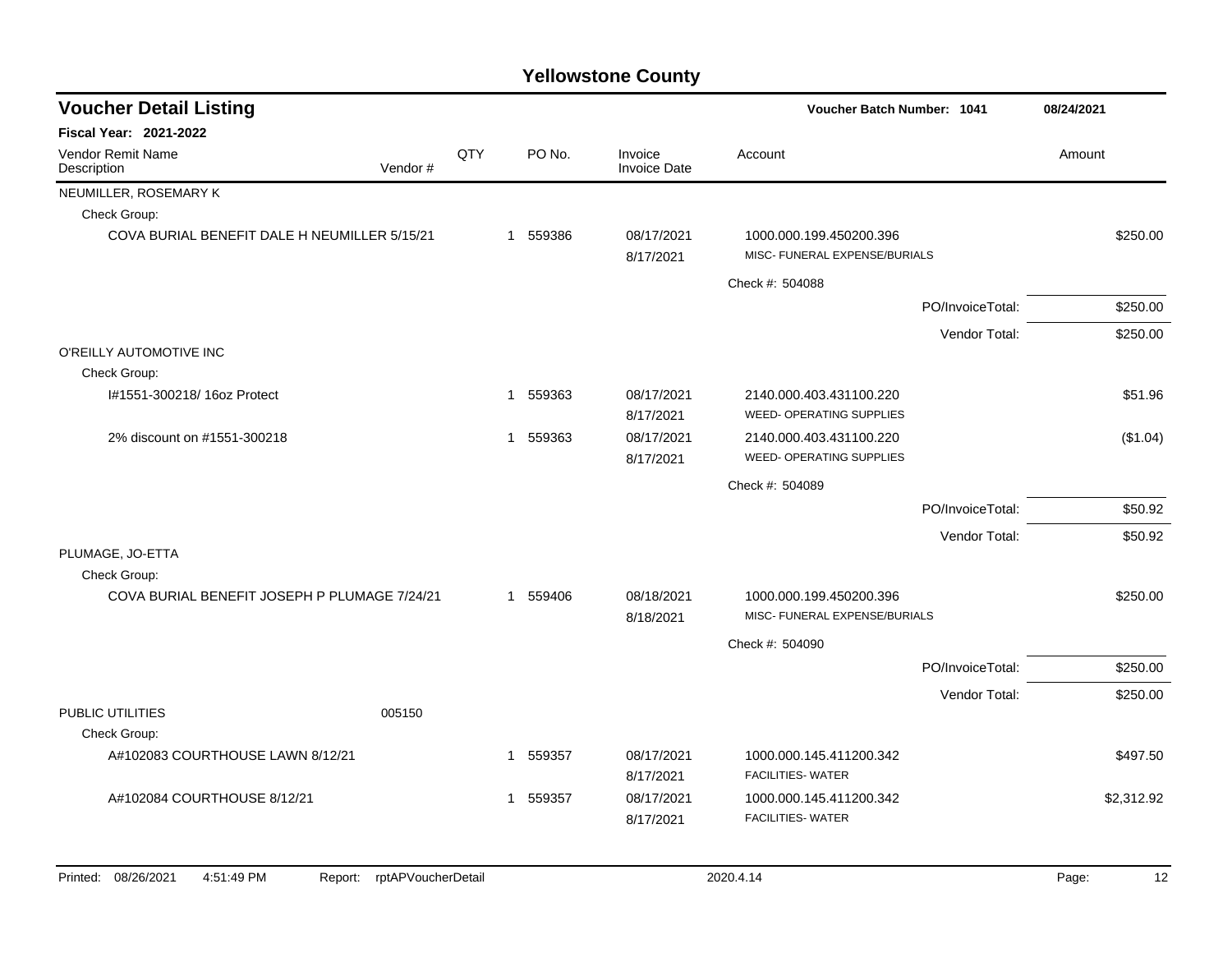| <b>Voucher Detail Listing</b><br>Voucher Batch Number: 1041<br><b>Fiscal Year: 2021-2022</b><br>QTY<br>PO No.<br>Vendor Remit Name<br>Invoice<br>Account<br>Description<br>Vendor#<br><b>Invoice Date</b><br>A#143751 RND BLDG 8/12/21<br>08/17/2021<br>559357<br>1000.000.145.411200.342<br>$\mathbf{1}$<br><b>FACILITIES- WATER</b><br>8/17/2021<br>A#175596 205 N 25TH PKG LOT 8/12/21<br>559357<br>08/17/2021<br>1000.000.145.411200.342<br>-1 | 08/24/2021<br>Amount<br>\$304.08<br>\$286.12 |
|----------------------------------------------------------------------------------------------------------------------------------------------------------------------------------------------------------------------------------------------------------------------------------------------------------------------------------------------------------------------------------------------------------------------------------------------------|----------------------------------------------|
|                                                                                                                                                                                                                                                                                                                                                                                                                                                    |                                              |
|                                                                                                                                                                                                                                                                                                                                                                                                                                                    |                                              |
|                                                                                                                                                                                                                                                                                                                                                                                                                                                    |                                              |
|                                                                                                                                                                                                                                                                                                                                                                                                                                                    |                                              |
| <b>FACILITIES- WATER</b><br>8/17/2021                                                                                                                                                                                                                                                                                                                                                                                                              |                                              |
| Check #: 504091                                                                                                                                                                                                                                                                                                                                                                                                                                    |                                              |
|                                                                                                                                                                                                                                                                                                                                                                                                                                                    | \$3,400.62<br>PO/InvoiceTotal:               |
|                                                                                                                                                                                                                                                                                                                                                                                                                                                    | Vendor Total:<br>\$3,400.62                  |
| REICHENBACH, TINA L<br>Check Group:                                                                                                                                                                                                                                                                                                                                                                                                                |                                              |
| COVA BURIAL BENEFIT TERRY L MCDANEL 7/27/21<br>559405<br>08/18/2021<br>1000.000.199.450200.396<br>-1<br>MISC- FUNERAL EXPENSE/BURIALS                                                                                                                                                                                                                                                                                                              | \$250.00                                     |
| 8/18/2021<br>Check #: 504092                                                                                                                                                                                                                                                                                                                                                                                                                       |                                              |
|                                                                                                                                                                                                                                                                                                                                                                                                                                                    | \$250.00<br>PO/InvoiceTotal:                 |
|                                                                                                                                                                                                                                                                                                                                                                                                                                                    | Vendor Total:<br>\$250.00                    |
| <b>RUBBER STAMP SHOP</b><br>005420                                                                                                                                                                                                                                                                                                                                                                                                                 |                                              |
| Check Group:                                                                                                                                                                                                                                                                                                                                                                                                                                       |                                              |
| 559358<br>08/17/2021<br>I#210683 - Self-Inking Stamps<br>1000.000.121.410340.210<br>1<br>JP- OFFICE SUPPLIES<br>8/17/2021                                                                                                                                                                                                                                                                                                                          | \$56.28                                      |
| Check #: 504093                                                                                                                                                                                                                                                                                                                                                                                                                                    |                                              |
|                                                                                                                                                                                                                                                                                                                                                                                                                                                    | \$56.28<br>PO/InvoiceTotal:                  |
|                                                                                                                                                                                                                                                                                                                                                                                                                                                    | Vendor Total:<br>\$56.28                     |
| RYKOWSKI, DONNA<br>Check Group:                                                                                                                                                                                                                                                                                                                                                                                                                    |                                              |
| COVA BURIAL BENEFIT DONALD R ALLISON 7/14/21<br>559395<br>08/17/2021<br>1000.000.199.450200.396<br>-1<br>MISC- FUNERAL EXPENSE/BURIALS<br>8/17/2021                                                                                                                                                                                                                                                                                                | \$250.00                                     |
| Check #: 504094                                                                                                                                                                                                                                                                                                                                                                                                                                    |                                              |
|                                                                                                                                                                                                                                                                                                                                                                                                                                                    | \$250.00<br>PO/InvoiceTotal:                 |
|                                                                                                                                                                                                                                                                                                                                                                                                                                                    | \$250.00<br>Vendor Total:                    |
| SCHEIDT, DIANA<br>Check Group:                                                                                                                                                                                                                                                                                                                                                                                                                     |                                              |
| 2020.4.14<br>Printed: 08/26/2021<br>4:51:49 PM<br>rptAPVoucherDetail<br>Report:                                                                                                                                                                                                                                                                                                                                                                    | Page:<br>13                                  |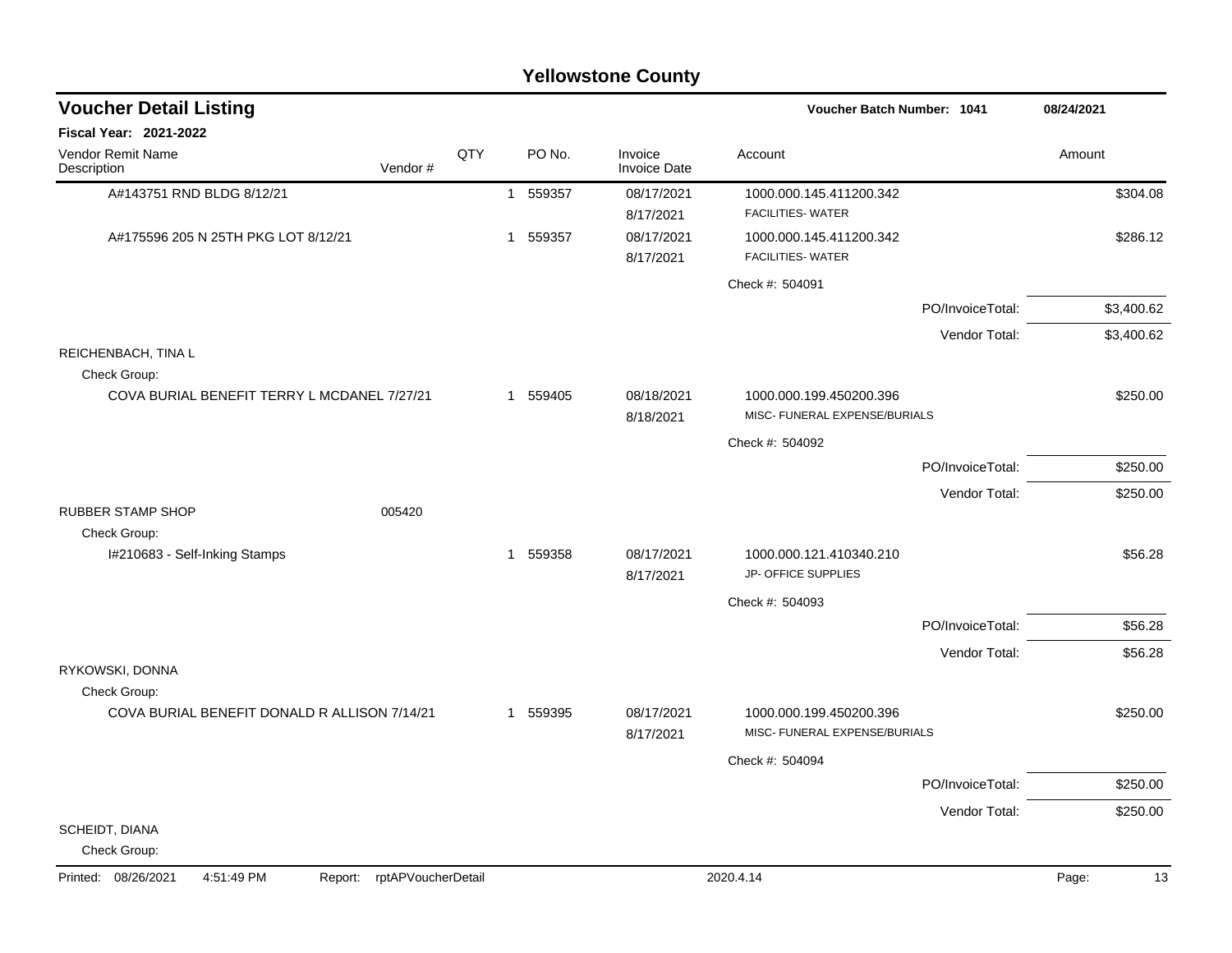| <b>Voucher Detail Listing</b>                       |     |   |          |                                | <b>Voucher Batch Number: 1041</b>                          | 08/24/2021 |
|-----------------------------------------------------|-----|---|----------|--------------------------------|------------------------------------------------------------|------------|
| Fiscal Year: 2021-2022                              |     |   |          |                                |                                                            |            |
| Vendor Remit Name<br>Description<br>Vendor#         | QTY |   | PO No.   | Invoice<br><b>Invoice Date</b> | Account                                                    | Amount     |
| COVA BURIAL BENEFIT DONALD W COLLINGWOOD<br>6/25/21 |     |   | 1 559390 | 08/17/2021                     | 1000.000.199.450200.396                                    | \$250.00   |
|                                                     |     |   |          | 8/17/2021                      | MISC- FUNERAL EXPENSE/BURIALS                              |            |
|                                                     |     |   |          |                                | Check #: 504095                                            |            |
|                                                     |     |   |          |                                | PO/InvoiceTotal:                                           | \$250.00   |
|                                                     |     |   |          |                                | Vendor Total:                                              | \$250.00   |
| <b>SCL HEALTH SYSTEM</b>                            |     |   |          |                                |                                                            |            |
| Check Group:                                        |     |   |          |                                |                                                            |            |
| I#40280324302 MEDICAL SVCS (GA) 6/28/21             |     |   | 1 559295 | 08/16/2021<br>8/16/2021        | 2300.000.000.020600.000<br>PUBLIC SAFETY ACCRUED LIABILITY | \$703.10   |
| I#40279111002 MEDICAL SVCS (LJ) 6/13/21             |     |   | 1 559295 | 08/16/2021                     | 2300.000.000.020600.000                                    | \$1,538.74 |
|                                                     |     |   |          | 8/16/2021                      | PUBLIC SAFETY ACCRUED LIABILITY                            |            |
|                                                     |     |   |          |                                | Check #: 504096                                            |            |
|                                                     |     |   |          |                                | PO/InvoiceTotal:                                           | \$2,241.84 |
| Check Group:                                        |     |   |          |                                |                                                            |            |
| I#402824653 HOSPITAL SERV 7-26-21 (BP)              |     | 1 | 559401   | 08/18/2021<br>8/18/2021        | 2300.000.136.420200.356<br>DETENTION- DOCTORS/HOSPITALS    | \$4,331.39 |
|                                                     |     |   |          |                                | Check #: 504096                                            |            |
|                                                     |     |   |          |                                | PO/InvoiceTotal:                                           | \$4,331.39 |
|                                                     |     |   |          |                                | Vendor Total:                                              | \$6,573.23 |
| STANLEY, SYLVIA                                     |     |   |          |                                |                                                            |            |
| Check Group:                                        |     |   |          |                                |                                                            |            |
| COVA BURIAL BENEFIT JEAN D STANLEY 7/4/21           |     |   | 1 559379 | 08/17/2021                     | 1000.000.199.450200.396                                    | \$250.00   |
|                                                     |     |   |          | 8/17/2021                      | MISC- FUNERAL EXPENSE/BURIALS                              |            |
|                                                     |     |   |          |                                | Check #: 504097                                            |            |
|                                                     |     |   |          |                                | PO/InvoiceTotal:                                           | \$250.00   |
|                                                     |     |   |          |                                | Vendor Total:                                              | \$250.00   |
| STERLING COMPUTERS CORPORATION<br>Check Group:      |     |   |          |                                |                                                            |            |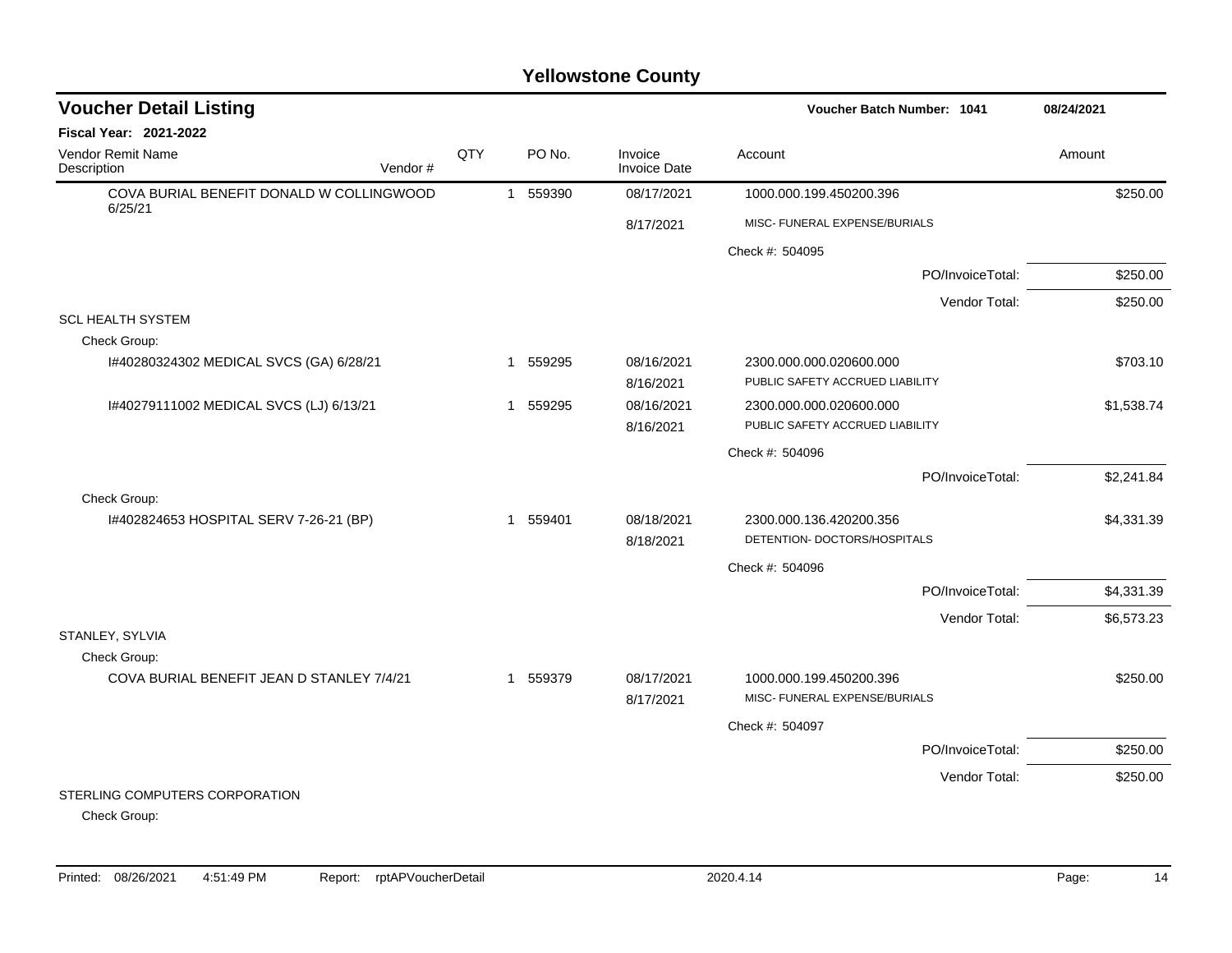| <b>Voucher Detail Listing</b>                     |                                                                                    |     |                         |          |                                | <b>Voucher Batch Number: 1041</b>                            |                  | 08/24/2021 |            |
|---------------------------------------------------|------------------------------------------------------------------------------------|-----|-------------------------|----------|--------------------------------|--------------------------------------------------------------|------------------|------------|------------|
| <b>Fiscal Year: 2021-2022</b>                     |                                                                                    |     |                         |          |                                |                                                              |                  |            |            |
| Vendor Remit Name<br>Description                  | Vendor#                                                                            | QTY |                         | PO No.   | Invoice<br><b>Invoice Date</b> | Account                                                      |                  | Amount     |            |
| I#0104075; Dell 24 monitors - P2422H              |                                                                                    |     |                         | 2 559402 | 08/18/2021<br>8/18/2021        | 2300.000.130.420110.210<br><b>ADMIN- OFFICE SUPPLIES</b>     |                  |            | \$508.00   |
|                                                   |                                                                                    |     |                         |          |                                | Check #: 504098                                              |                  |            |            |
|                                                   |                                                                                    |     |                         |          |                                |                                                              | PO/InvoiceTotal: |            | \$508.00   |
|                                                   |                                                                                    |     |                         |          |                                |                                                              | Vendor Total:    |            | \$508.00   |
| <b>THOMSON REUTERS WEST</b><br>Check Group:       | 048071                                                                             |     |                         |          |                                |                                                              |                  |            |            |
| I#844766735 Online Legal Research July - Criminal |                                                                                    |     | -1                      | 559356   | 08/17/2021<br>8/17/2021        | 2301.000.122.411100.537<br>ATTORNEY- LEGAL RESEARCH SERVICES |                  |            | \$2,071.03 |
| I#844766735 Online Legal Research July - Civil    |                                                                                    |     |                         | 1 559356 | 08/17/2021<br>8/17/2021        | 2190.000.429.510333.537<br>INSUR ADMIN- LEGAL RESEARCH       |                  |            | \$318.62   |
|                                                   | I#844766735 Online Legal Research July - Criminal Out of<br>1 559356<br>08/17/2021 |     | 2301.000.122.411100.537 |          |                                | \$25.00                                                      |                  |            |            |
| Plan Charges (PV)                                 |                                                                                    |     |                         |          | 8/17/2021                      | ATTORNEY- LEGAL RESEARCH SERVICES                            |                  |            |            |
| I#844766736 CLEAR Access July - Criminal          |                                                                                    |     |                         | 1 559356 | 08/17/2021                     | 2301.000.122.411100.537                                      |                  |            | \$336.41   |
|                                                   |                                                                                    |     |                         |          | 8/17/2021                      | ATTORNEY- LEGAL RESEARCH SERVICES                            |                  |            |            |
|                                                   |                                                                                    |     |                         |          |                                | Check #: 504099                                              |                  |            |            |
|                                                   |                                                                                    |     |                         |          |                                |                                                              | PO/InvoiceTotal: |            | \$2,751.06 |
|                                                   |                                                                                    |     |                         |          |                                |                                                              | Vendor Total:    |            | \$2,751.06 |
| <b>UPS</b><br>Check Group:                        | 046530                                                                             |     |                         |          |                                |                                                              |                  |            |            |
| I#19526Y311 POSTAGE 7/19-7/27-21                  |                                                                                    |     |                         | 1 559354 | 08/17/2021<br>8/17/2021        | 1000.000.199.411800.311<br>MISC-POSTAGE                      |                  |            | \$18.80    |
|                                                   |                                                                                    |     |                         |          |                                | Check #: 504100                                              |                  |            |            |
|                                                   |                                                                                    |     |                         |          |                                |                                                              | PO/InvoiceTotal: |            | \$18.80    |
|                                                   |                                                                                    |     |                         |          |                                |                                                              | Vendor Total:    |            | \$18.80    |
| WALKER, JEANNE.<br>Check Group:                   |                                                                                    |     |                         |          |                                |                                                              |                  |            |            |
| Lodging COLJ Conf Helena 9/27-30/21 JW            |                                                                                    |     |                         | 3 559372 | 08/17/2021<br>8/17/2021        | 1000.000.121.410340.370<br><b>JP-TRAVEL</b>                  |                  |            | \$339.72   |
| Printed: 08/26/2021<br>4:51:49 PM                 | Report: rptAPVoucherDetail                                                         |     |                         |          |                                | 2020.4.14                                                    |                  | Page:      | 15         |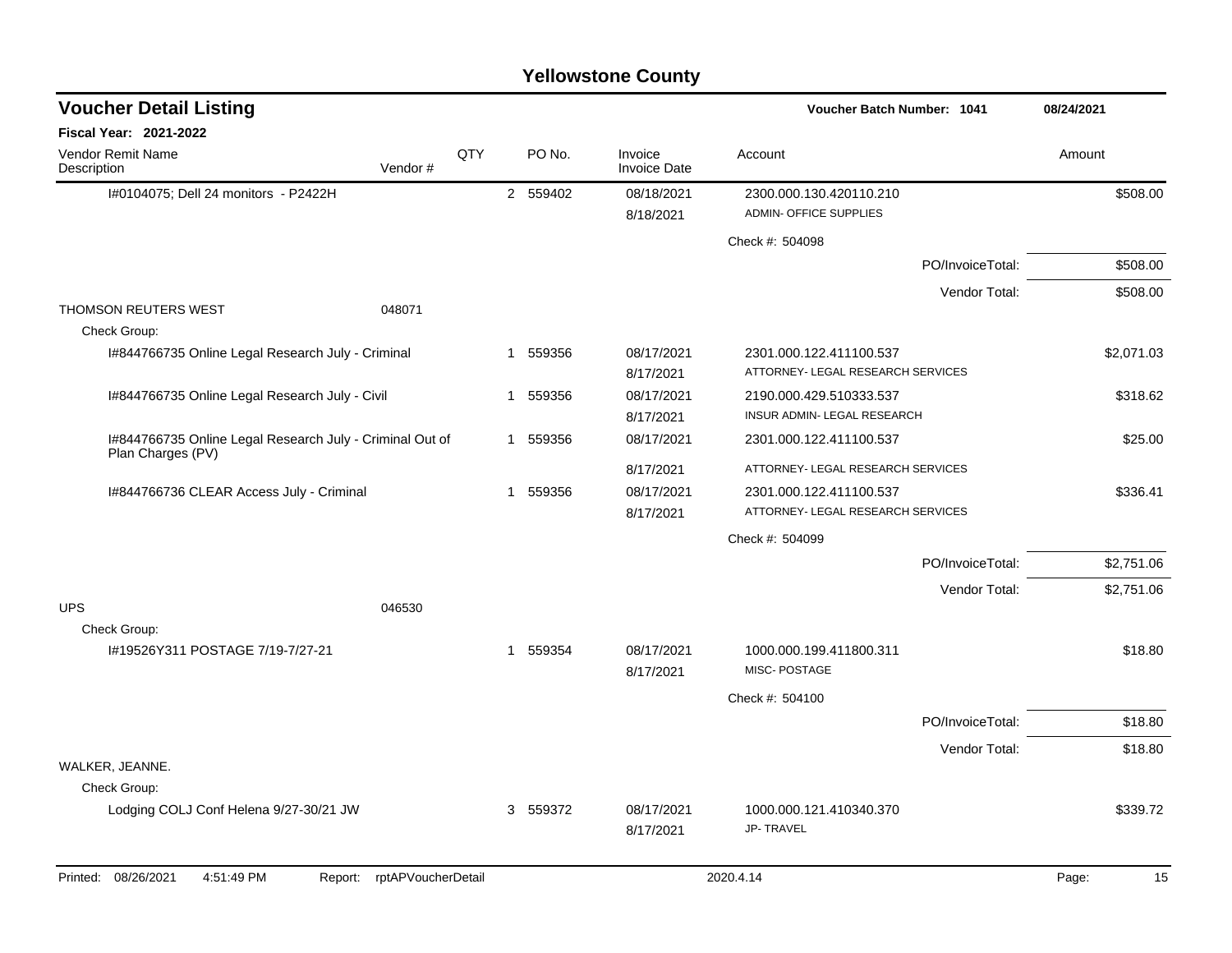| <b>Voucher Detail Listing</b>                      |                    |     |              |        |                                | Voucher Batch Number: 1041                               |                  | 08/24/2021  |
|----------------------------------------------------|--------------------|-----|--------------|--------|--------------------------------|----------------------------------------------------------|------------------|-------------|
| Fiscal Year: 2021-2022                             |                    |     |              |        |                                |                                                          |                  |             |
| <b>Vendor Remit Name</b><br>Description            | Vendor#            | QTY |              | PO No. | Invoice<br><b>Invoice Date</b> | Account                                                  |                  | Amount      |
| Per Diem COLJ Conf Helena 9/27-30/21 JW            |                    |     | 4 559372     |        | 08/17/2021<br>8/17/2021        | 1000.000.121.410340.370<br><b>JP-TRAVEL</b>              |                  | \$92.00     |
|                                                    |                    |     |              |        |                                | Check #: 504101                                          |                  |             |
|                                                    |                    |     |              |        |                                |                                                          | PO/InvoiceTotal: | \$431.72    |
|                                                    |                    |     |              |        |                                |                                                          | Vendor Total:    | \$431.72    |
| <b>WARNE CHEMICAL</b>                              | 039405             |     |              |        |                                |                                                          |                  |             |
| Check Group:                                       |                    |     |              |        |                                |                                                          |                  |             |
| I#348227/sprayer parts                             |                    |     | $\mathbf 1$  | 559362 | 08/17/2021                     | 2140.000.403.431100.230<br>WEED- REPAIR & MAINT SUPPLIES |                  | \$31.11     |
|                                                    |                    |     |              |        | 8/17/2021                      |                                                          |                  |             |
| I#375801/sprayer parts                             |                    |     | 1            | 559362 | 08/17/2021<br>8/17/2021        | 2140.000.403.431100.230<br>WEED- REPAIR & MAINT SUPPLIES |                  | \$1,615.60  |
| I#377911/clean water tank                          |                    |     | 1            | 559362 | 08/17/2021                     | 2140.000.403.431100.220                                  |                  | \$107.80    |
|                                                    |                    |     |              |        | 8/17/2021                      | WEED- OPERATING SUPPLIES                                 |                  |             |
|                                                    |                    |     |              |        |                                | Check #: 504102                                          |                  |             |
|                                                    |                    |     |              |        |                                |                                                          | PO/InvoiceTotal: | \$1,754.51  |
|                                                    |                    |     |              |        |                                |                                                          | Vendor Total:    | \$1,754.51  |
| <b>WHITTINGTON, JACK</b>                           |                    |     |              |        |                                |                                                          |                  |             |
| Check Group:                                       |                    |     |              |        |                                |                                                          |                  |             |
| COVA BURIAL BENEFIT ALLEN L WHITTINGTON<br>7/25/21 |                    |     | $\mathbf{1}$ | 559375 | 08/17/2021                     | 1000.000.199.450200.396                                  |                  | \$250.00    |
|                                                    |                    |     |              |        | 8/17/2021                      | MISC- FUNERAL EXPENSE/BURIALS                            |                  |             |
|                                                    |                    |     |              |        |                                | Check #: 504103                                          |                  |             |
|                                                    |                    |     |              |        |                                |                                                          | PO/InvoiceTotal: | \$250.00    |
|                                                    |                    |     |              |        |                                |                                                          | Vendor Total:    | \$250.00    |
| ZIMMER, DONNA                                      |                    |     |              |        |                                |                                                          |                  |             |
| Check Group:                                       |                    |     |              |        |                                |                                                          |                  |             |
| COVA BURIAL BENEFIT DONALD D BROWN 7/16/21         |                    |     | 1            | 559393 | 08/17/2021<br>8/17/2021        | 1000.000.199.450200.396<br>MISC- FUNERAL EXPENSE/BURIALS |                  | \$250.00    |
|                                                    |                    |     |              |        |                                | Check #: 504104                                          |                  |             |
|                                                    |                    |     |              |        |                                |                                                          | PO/InvoiceTotal: | \$250.00    |
| Printed: 08/26/2021<br>4:51:49 PM<br>Report:       | rptAPVoucherDetail |     |              |        |                                | 2020.4.14                                                |                  | Page:<br>16 |
|                                                    |                    |     |              |        |                                |                                                          |                  |             |